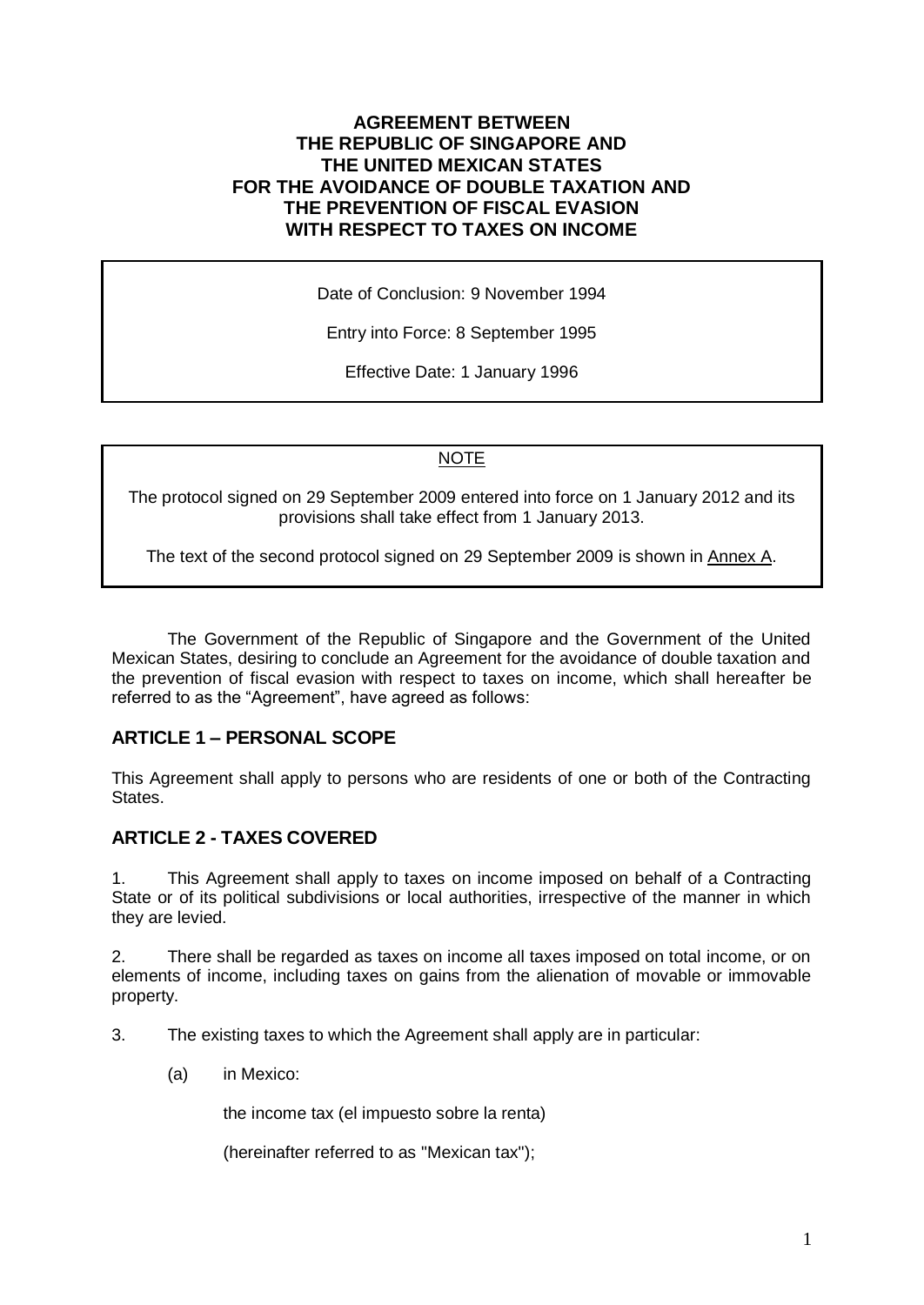(b) in Singapore:

the income tax

(hereinafter referred to as "Singapore tax").

4. The Agreement shall apply also to any identical or substantially similar taxes which are imposed after the date of signature of the Agreement in addition to, or in place of, the existing taxes. The competent authorities of the Contracting States shall notify each other of any significant changes which have been made in their respective taxation laws.

## **ARTICLE 3 - GENERAL DEFINITIONS**

- 1. For the purposes of this Agreement, unless the context otherwise requires:
	- (a) the term "Mexico" means the United Mexican States;
	- (b) the term "Singapore" means the Republic of Singapore;
	- (c) the terms "a Contracting State" and "the other Contracting State" mean Mexico or Singapore, as the context requires;
	- (d) the term "person" includes an individual, a company and any other body of persons which is treated as an entity for tax purposes;
	- (e) the term "company" means any body corporate or any entity which is treated as a body corporate for tax purposes;
	- (f) the terms "enterprise of a Contracting State" and "enterprise of the other Contracting State" mean, respectively, an enterprise carried on by a resident of a Contracting State and an enterprise carried on by a resident of the other Contracting State;
	- (g) the term "international traffic" means any transport by a ship or aircraft operated by an enterprise of a Contracting State, except when the ship or aircraft is operated solely between places in the other Contracting State;
	- (h) the term "statutory body" means an entity established under a law of a Contracting State to perform functions which would otherwise be carried out by the Government of that State and which is exempt from tax by the law of that State;
	- (i) the term "national" means:
		- (i) any individual possessing the nationality of a Contracting State;
		- (ii) any legal person, partnership or association deriving its status as such from the laws in force in a Contracting State;
	- (j) the term "competent authority" means:
		- (i) in Mexico, the Ministry of Finance and Public Credit;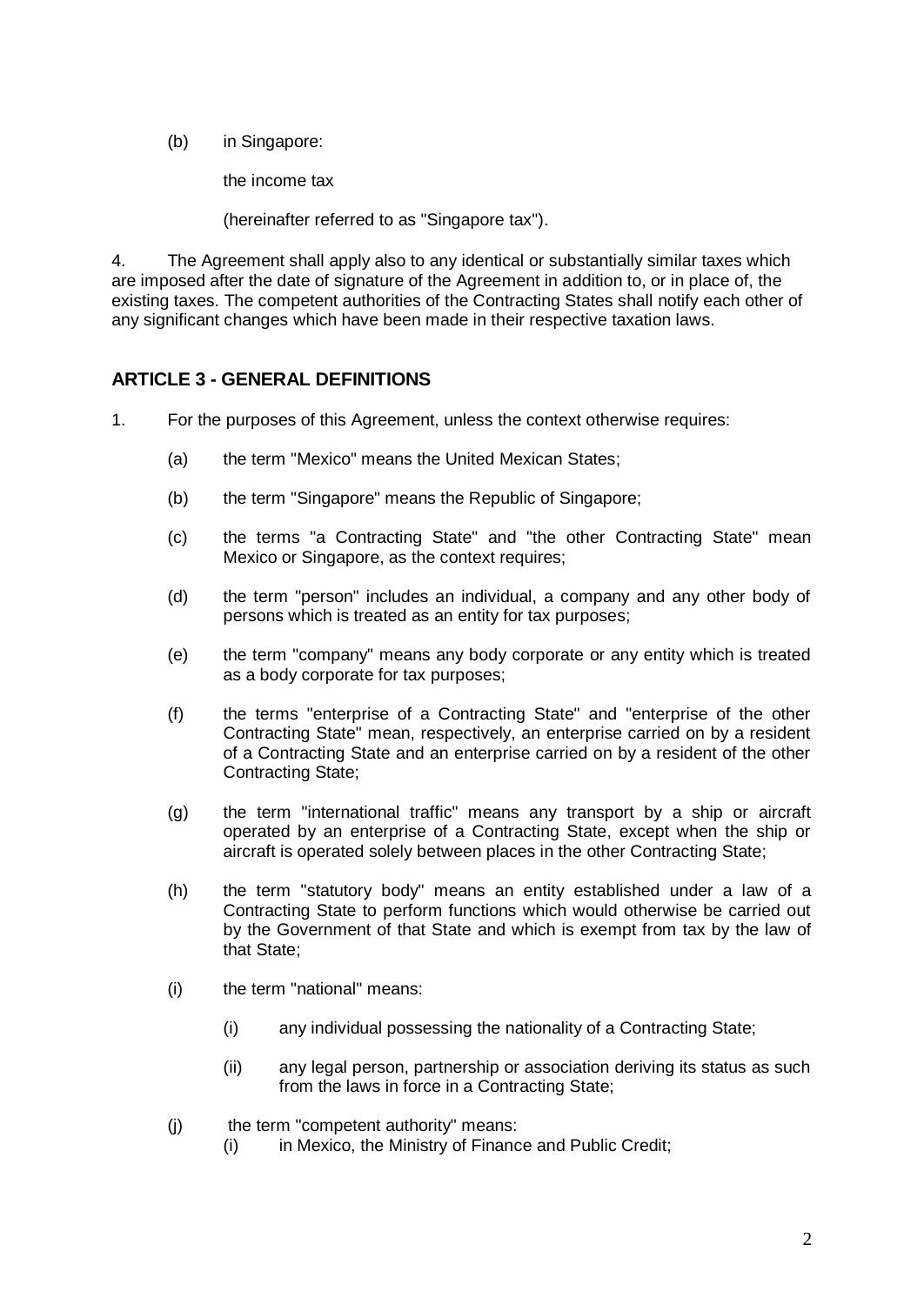(ii) in Singapore, the Minister for Finance or his authorised representative.

2. As regards the application of the Agreement by a Contracting State any term not defined therein shall, unless the context otherwise requires, have the meaning which it has under the law of that State concerning the taxes to which the Agreement applies.

## **ARTICLE 4 – RESIDENT**

1. For the purposes of this Agreement, the term "resident of a Contracting State" means any person who is a resident of a Contracting State in accordance with the taxation laws of that State. The term includes the Government of that State, a political subdivision, a local authority or a statutory body thereof.

2. Where by reason of the provisions of paragraph 1 an individual is a resident of both Contracting States, then his status shall be determined as follows:

- (a) he shall be deemed to be a resident of the State in which he has a permanent home available to him; if he has a permanent home available to him in both States, he shall be deemed to be a resident of the State with which his personal and economic relations are closer (centre of vital interests);
- (b) if the State in which he has his centre of vital interests cannot be determined, or if he has not a permanent home available to him in either State, he shall be deemed to be a resident of the State in which he has an habitual abode;
- (c) if he has an habitual abode in both States or in neither of them, he shall be deemed to be a resident of the State of which he is a national;
- (d) in any other case, the competent authorities of the Contracting States shall settle the question by mutual agreement.

3. Where by reason of the provisions of paragraph 1 a person other than an individual is a resident of both Contracting States, then it shall be deemed to be a resident of the State in which its place of effective management is situated.

#### **ARTICLE 5 - PERMANENT ESTABLISHMENT**

1. For the purposes of this Agreement, the term "permanent establishment" means a fixed place of business through which the business of an enterprise is wholly or partly carried on.

- 2. The term "permanent establishment" includes especially:
	- (a) a place of management;
	- (b) a branch;
	- (c) an office;
	- (d) a factory;
	- (e) a workshop; and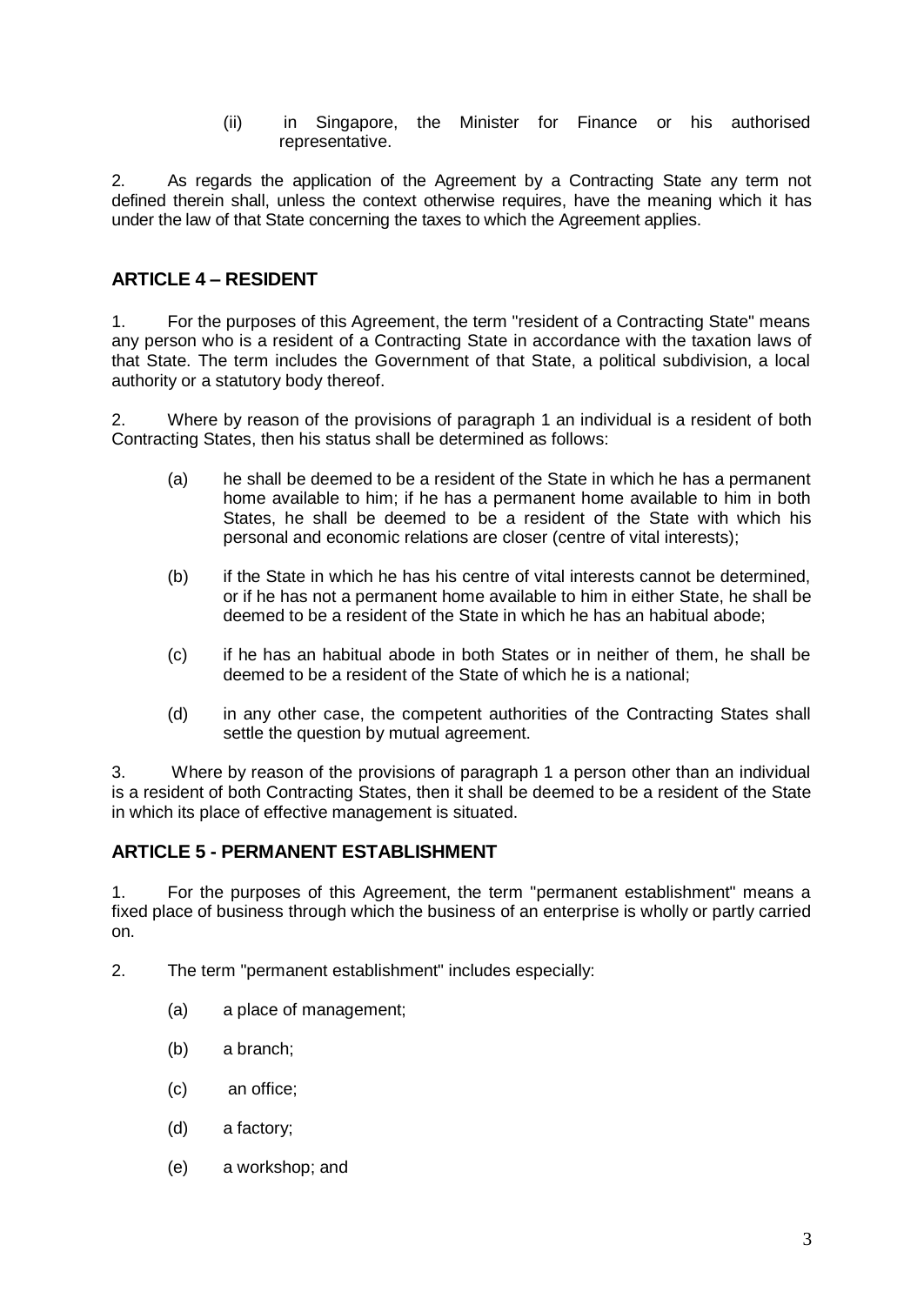(f) a mine, an oil or gas well, a quarry or any other place of extraction of natural resources.

3. The term "permanent establishment" shall also include a building site, a construction, assembly or installation project, or supervisory activities in connection therewith, but only if such building site, project or activities last more than six months.

4. Notwithstanding the preceding provisions of this Article, the term "permanent establishment" shall be deemed not to include:

- (a) the use of facilities solely for the purpose of storage, display or delivery of goods or merchandise belonging to the enterprise;
- (b) the maintenance of a stock of goods or merchandise belonging to the enterprise solely for the purpose of storage, display or delivery;
- (c) the maintenance of a stock of goods or merchandise belonging to the enterprise solely for the purpose of processing by another enterprise;
- (d) the maintenance of a fixed place of business solely for the purpose of purchasing goods or merchandise or of collecting information, for the enterprise;
- (e) the maintenance of a fixed place of business solely for the purpose of advertising, supplying information, scientific research or for similar activities which have a preparatory or auxiliary character, for the enterprise.

5. Notwithstanding the provisions of paragraphs 1 and 2, where a person other than an agent of an independent status to whom paragraph 7 applies - is acting on behalf of an enterprise and has, and habitually exercises, in a Contracting State an authority to conclude contracts in the name of the enterprise, that enterprise shall be deemed to have a permanent establishment in that State in respect of any activities which that person undertakes for the enterprise, unless the activities of such person are limited to those mentioned in paragraph 4 which, if exercised through a fixed place of business, would not make this fixed place of business a permanent establishment under the provisions of that paragraph.

6. Notwithstanding the foregoing provisions of this Article, an insurance enterprise of a Contracting State shall, except in regard to reinsurance, be deemed to have a permanent establishment in the other Contracting State if it collects premiums in the territory of that other State or insures risks situated therein through a person other than an agent of an independent status to whom paragraph 7 applies.

7. An enterprise shall not be deemed to have a permanent establishment in a Contracting State merely because it carries on business in that State through a broker, general commission agent or any other agent of an independent status, provided that such persons are acting in the ordinary course of their business and that in their commercial or financial relations with the enterprise, conditions are not made or imposed that differ from those generally agreed to by independent agents.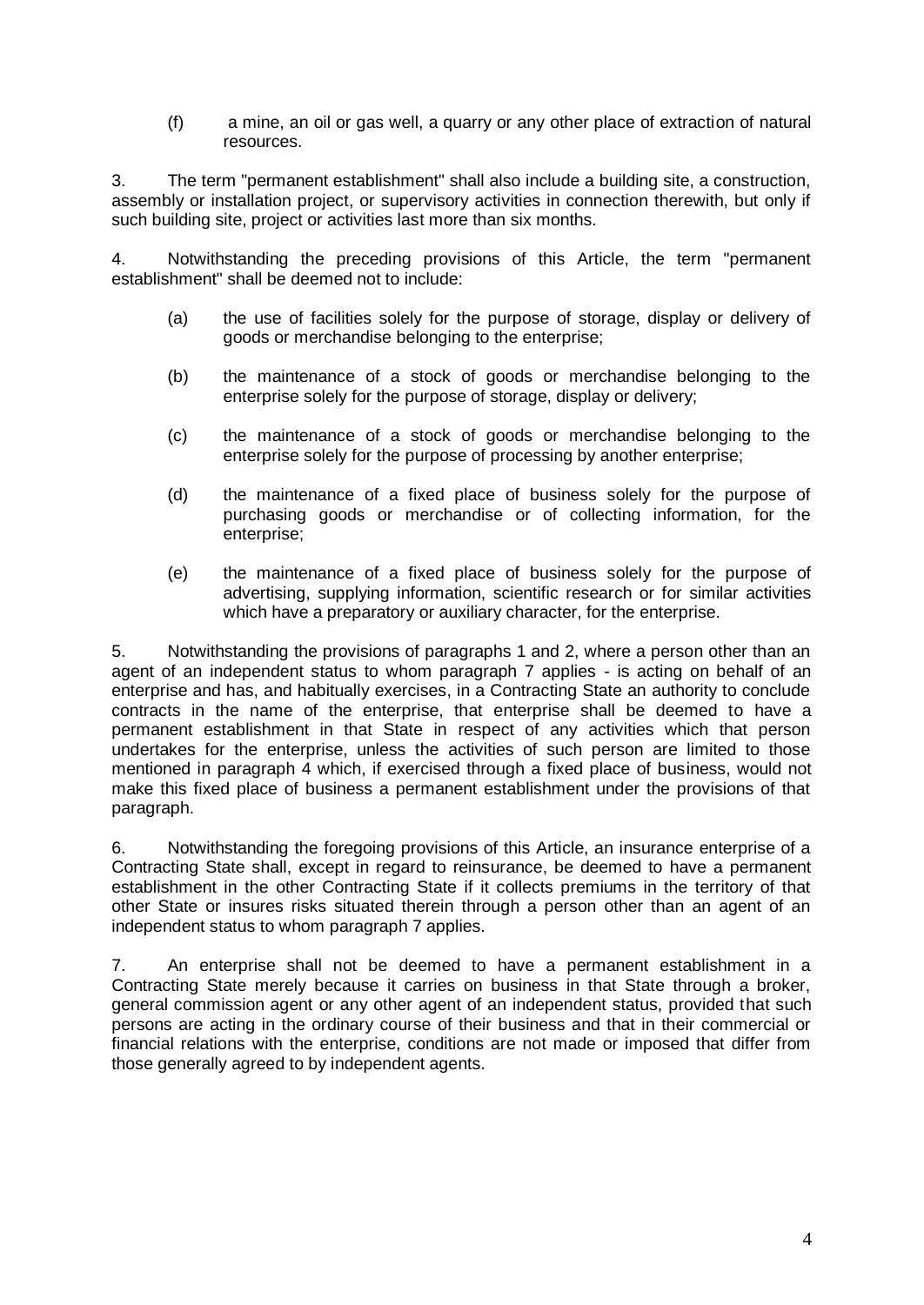8. The fact that a company which is a resident of a Contracting State controls or is controlled by a company which is a resident of the other Contracting State, or which carries on business in that other State (whether through a permanent establishment or otherwise), shall not of itself constitute either company a permanent establishment of the other.

#### **ARTICLE 6 - INCOME FROM IMMOVABLE PROPERTY**

1. Income derived by a resident of a Contracting State from immovable property (including income from agriculture or forestry) situated in the other Contracting State may be taxed in that other State.

2. The term "immovable property" shall have the meaning which it has under the law of the Contracting State in which the property in question is situated. The term shall in any case include property accessory to immovable property, livestock and equipment used in agriculture and forestry, rights to which the provisions of general law respecting landed property apply, usufruct of immovable property and rights to variable or fixed payments as consideration for the working of, or the right to work, mineral deposits, sources and other natural resources; ships, boats and aircraft shall not be regarded as immovable property.

3. The provisions of paragraph 1 shall apply to income derived from the direct use, letting, or use in any other form of immovable property.

4. The provisions of paragraphs 1 and 3 shall also apply to the income from immovable property of an enterprise and to income from immovable property used for the performance of independent personal services.

# **ARTICLE 7 - BUSINESS PROFITS**

1. The profits of an enterprise of a Contracting State shall be taxable only in that State unless the enterprise carries on business in the other Contracting State through a permanent establishment situated therein. If the enterprise carries on business as aforesaid, the profits of the enterprise may be taxed in the other State but only so much of them as is attributable to that permanent establishment.

2. Subject to the provisions of paragraph 3, where an enterprise of a Contracting State carries on business in the other Contracting State through a permanent establishment situated therein, there shall in each Contracting State be attributed to that permanent establishment the profits which it might be expected to make if it were a distinct and separate enterprise engaged in the same or similar activities under the same or similar conditions and dealing wholly independently with the enterprise of which it is a permanent establishment.

3. In determining the profits of a permanent establishment, there shall be allowed as deductions all expenses, including executive and general administrative expenses, which would be deductible if the permanent establishment were an independent enterprise, insofar as they are reasonably allocable to the permanent establishment, whether incurred in the Contracting State in which the permanent establishment is situated or elsewhere. However, no such deduction shall be allowed in respect of such amounts, if any, paid (otherwise than towards reimbursement of actual expenses) by the permanent establishment to the head office of the enterprise or any of its other offices, by way of royalties, fees or other similar payments in return for the use of patents or other rights, by way of commission, for specific services performed or for management, or, except in the case of a banking enterprise, by way of interest on moneys lent to the permanent establishment.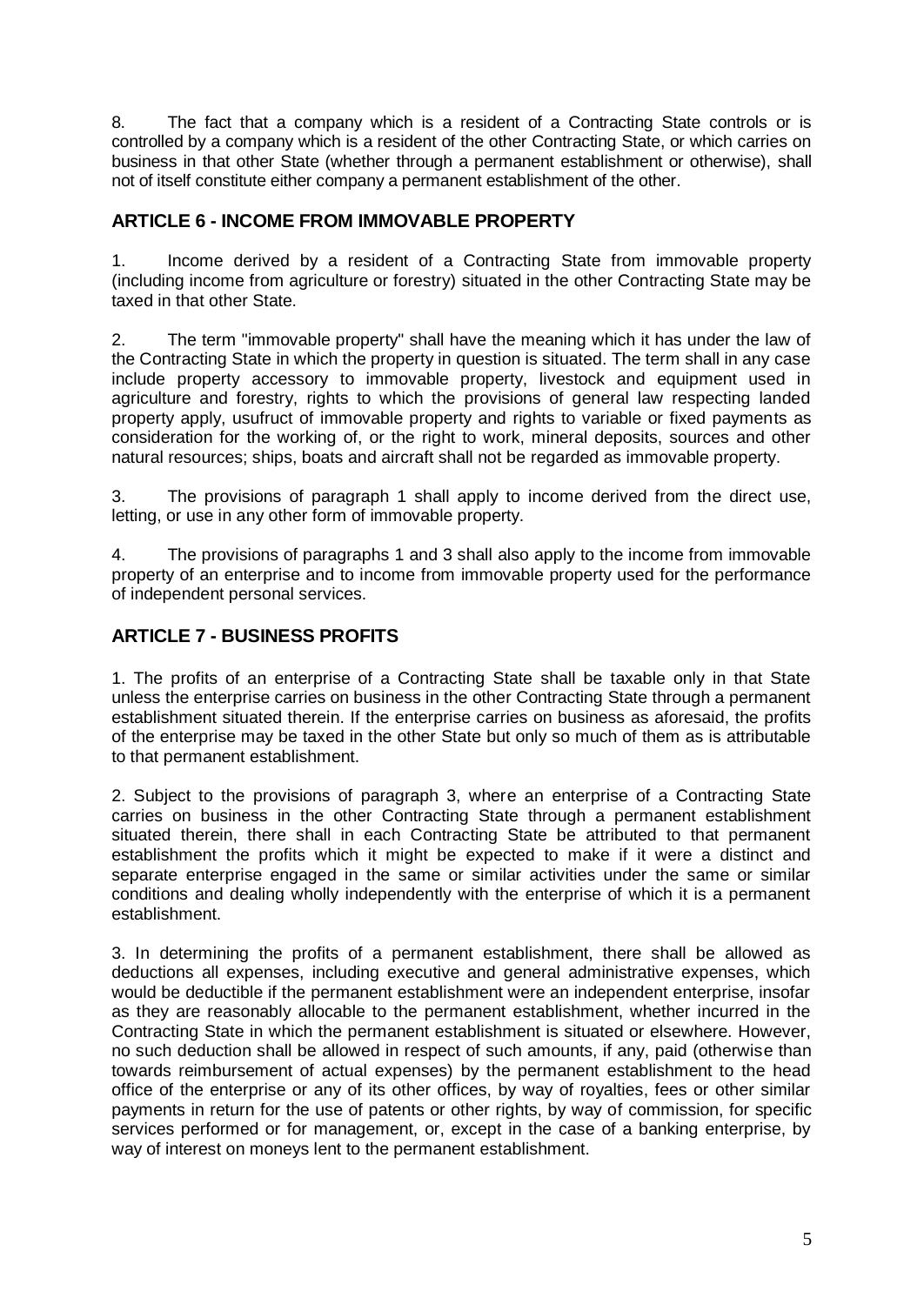4. Insofar as it has been customary in a Contracting State to determine the profits to be attributed to a permanent establishment on the basis of an apportionment of the total profits of the enterprise to its various parts, nothing in paragraph 2 shall preclude that Contracting State from determining the profits to be taxed by such an apportionment as may be customary; the method of apportionment adopted shall, however, be such that the result shall be in accordance with the principles contained in this Article.

5. No profits shall be attributed to a permanent establishment by reason of the mere purchase by that permanent establishment of goods or merchandise for the enterprise.

6. For the purposes of the preceding paragraphs, the profits to be attributed to the permanent establishment shall be determined by the same method year by year unless there is good and sufficient reason to the contrary.

7. Where profits include items of income which are dealt with separately in other Articles of this Agreement, then the provisions of those Articles shall not be affected by the provisions of this Article.

## **ARTICLE 8 - SHIPPING AND AIR TRANSPORT**

1. Profits of an enterprise of a Contracting State from the operation of aircraft in international traffic shall be taxable only in that State.

2. Profits of an enterprise of a Contracting State from the operation of ships in international traffic may be taxed in the other Contracting State only if such profits are derived from that other State. However, the tax charged by that other State in respect of such profits shall be reduced by an amount equal to 50% thereof.

3. Profits referred to in paragraphs 1 and 2 shall not include profits from the provision of accommodation or transportation other than from the operation of ships or aircraft in international traffic.

4. Where a ship or aircraft is operated solely between any place in a Contracting State and one or more structures or facilities used for the exploration or exploitation of natural resources situated in waters adjacent to the territorial waters of that State, the exemption or reduction of tax provided for in paragraphs 1 and 2 of this Article shall not apply.

5. For the purposes of this Article profits derived from the operation of ships or aircraft in international traffic shall include profits derived from:

- (a) the sale of tickets for such transportation on behalf of other enterprises;
- (b) the rental on a bareboat basis of ships or aircraft when such profits are incidental to the profits described in paragraphs 1 and 2; and
- (c) the use, demurrage or rental of containers (including trailers and related equipment for transport of containers) when such profits are incidental to the profits described in paragraphs 1 and 2.

6. The provisions of paragraphs 1 and 2 shall also apply to profits from the participation in a pool, a joint business or an international operating agency.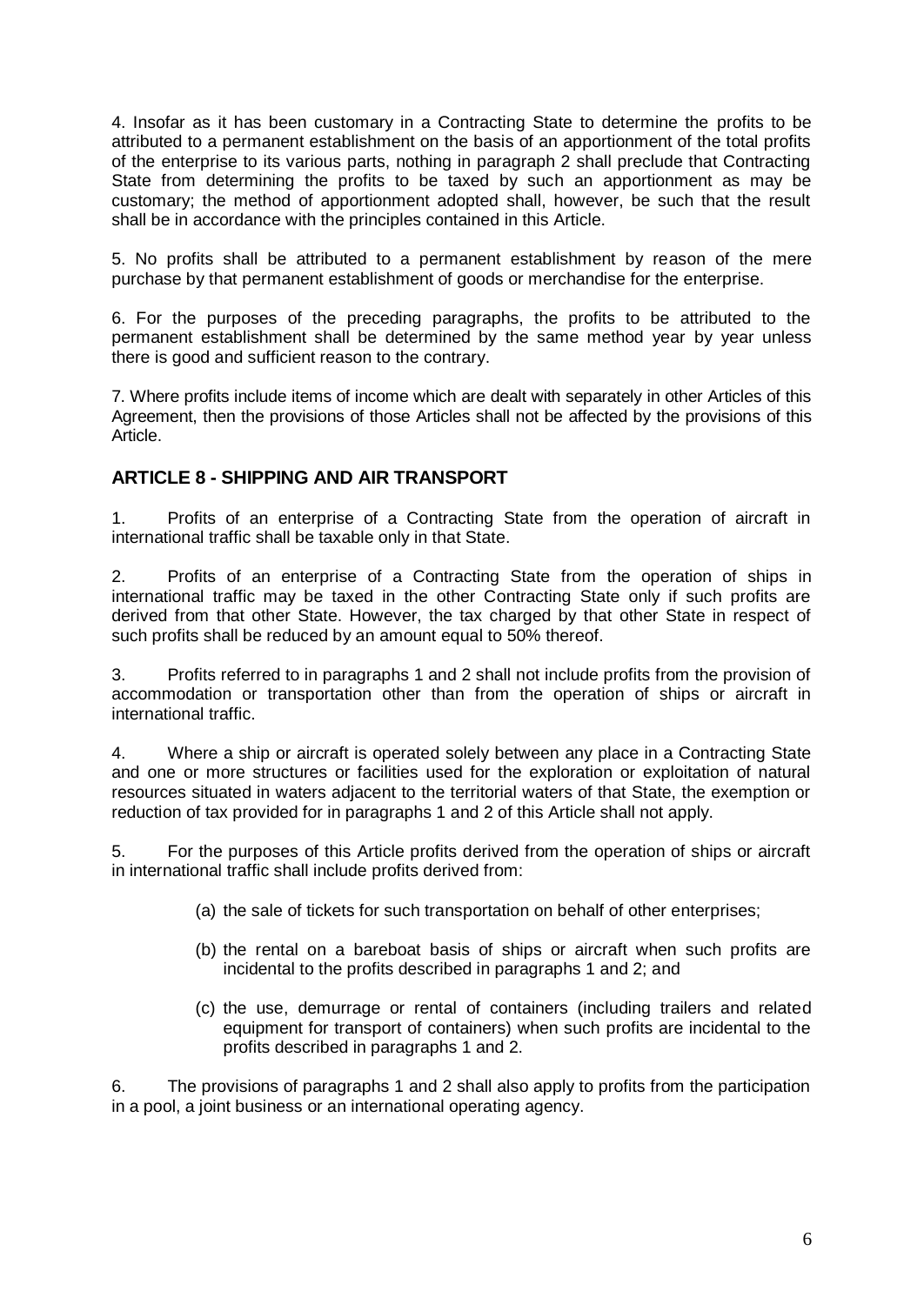# **ARTICLE 9 - ASSOCIATED ENTERPRISES**

#### **Where**

(a) an enterprise of a Contracting State participates directly or indirectly in the management, control or capital of an enterprise of the other Contracting State, or

(b) the same persons participate directly or indirectly in the management, control or capital of an enterprise of a Contracting State and an enterprise of the other Contracting State,

and in either case conditions are made or imposed between the two enterprises in their commercial or financial relations which differ from those which would be made between independent enterprises, then any profits which would, but for those conditions, have accrued to one of the enterprises, but, by reasons of those conditions, have not so accrued, may be included in the profits of that enterprise and taxed accordingly.

# **ARTICLE 10 - DIVIDENDS**

1. Dividends paid by a company which is a resident of a Contracting State to a resident of the other Contracting State shall, if the recipient is the beneficial owner of the dividends, be taxable only in the other State.

2. The provisions of paragraph 1 shall not affect the taxation of the company in respect of the profits out of which the dividends are paid.

3. The term "dividends" as used in this Article means income from shares, "jouissance" shares or "jouissance" rights, mining shares, founders' shares or other rights, not being debtclaims, participating in profits, as well as income from other corporate rights which is subjected to the same taxation treatment as income from shares by the laws of the State of which the company making the distribution is a resident.

4. The provisions of paragraph 1 shall not apply if the beneficial owner of the dividends, being a resident of a Contracting State, carries on business in the other Contracting State of which the company paying the dividends is a resident, through a permanent establishment situated therein, or performs in that other State independent personal services from a fixed base situated therein, and the holding in respect of which the dividends are paid is effectively connected with such permanent establishment or fixed base. In such case the provisions of Article 7 or Article 14, as the case may be, shall apply.

5. Where a company which is a resident of a Contracting State derives profits or income from the other Contracting State, that other State may not impose any tax on the dividends paid by the company, except insofar as such dividends are paid to a resident of that other State or insofar as the holding in respect of which the dividends are paid is effectively connected with a permanent establishment or a fixed base situated in that other State, nor subject the company's undistributed profits to a tax on the company's undistributed profits even if the dividends paid or the undistributed profits consist wholly or partly of profits or income arising in such other State.

# **ARTICLE 11 - INTEREST**

1. Interest arising in a Contracting State and paid to a resident of the other Contracting State may be taxed in that other State.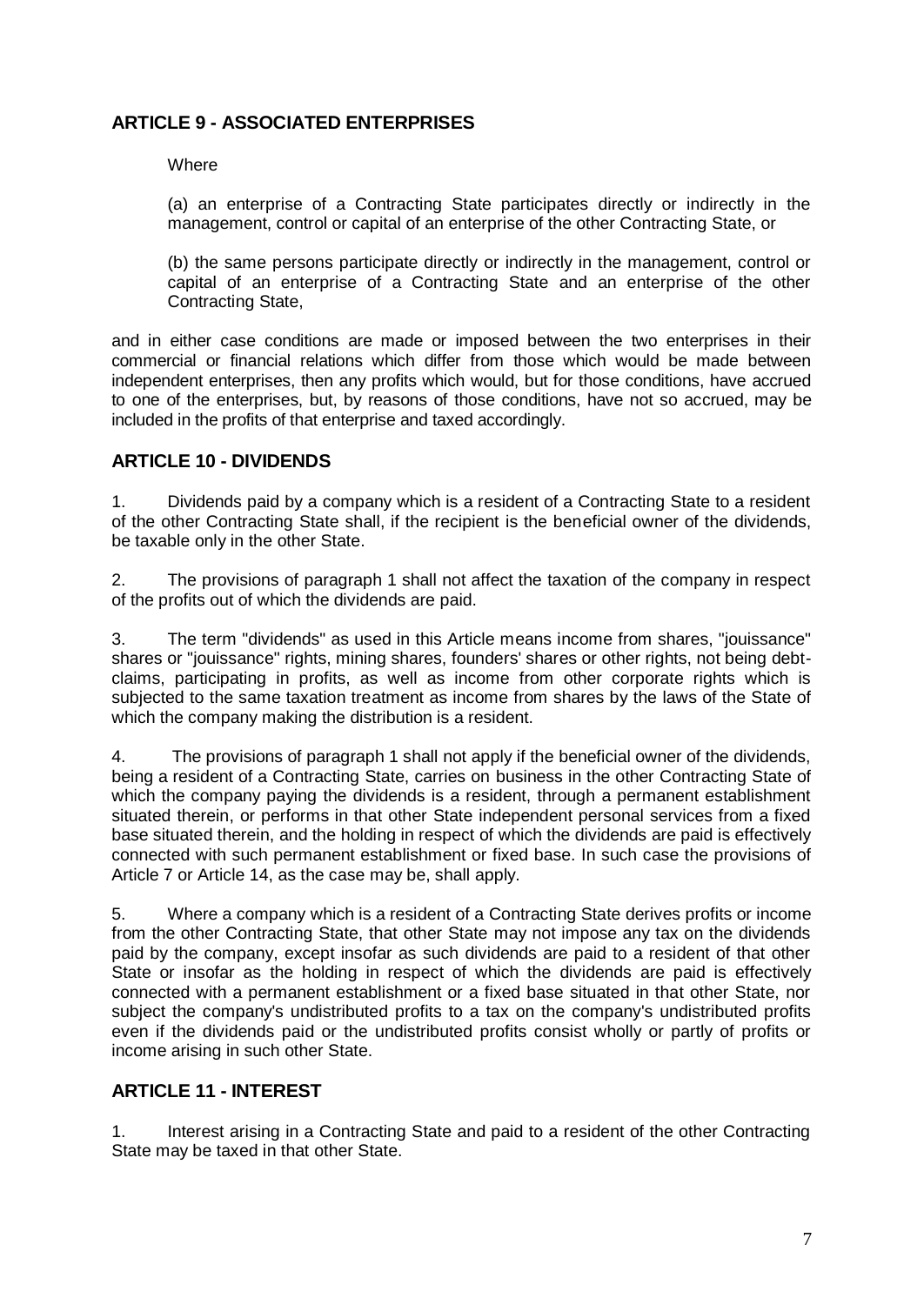2. However, such interest may also be taxed in the Contracting State in which it arises and according to the laws of that State, but if the recipient is the beneficial owner of the interest the tax so charged shall not exceed:

- (a) 5% of the gross amount of the interest if the beneficial owner is a bank;
- (b) 15% of the gross amount of the interest in all other cases.

3. Notwithstanding the provisions of paragraph 2, interest referred to in paragraph 1 shall be taxable only in the Contracting State in which the beneficial owner is a resident if:

- (a) the beneficial owner is a Contracting State, a political subdivision, a local authority or a statutory body thereof;
- (b) the beneficial owner is a pension or retirement fund established under any law of that Contracting State relating to pensions and retirement benefits, provided its income is generally exempt from tax in that State;
- (c) the interest arises in Singapore and is paid in respect of a loan for a period of not less than three years made, guaranteed or insured, or a credit for such period extended, guaranteed or insured, by Banco Nacional de Comercio Exterior, S.N.C., Nacional Financiera, S.N.C. or Banco Nacional de Obras y Servicios Publicos, S.N.C.; or
- (d) the interest arises in Mexico and is paid in respect of a loan for a period of not less than three years made, guaranteed or insured, or a credit for such period extended, guaranteed or insured by the Development Bank of Singapore Ltd.

4. The term "interest" as used in this Article means income from debt-claims of every kind, whether or not secured by mortgage and whether or not carrying a right to participate in the debtor's profits, and in particular, income from government securities and income from bonds or debentures, including premiums and prizes attaching to such securities, bonds or debentures, as well as all other income that is treated as income from money lent by the taxation law of the Contracting State in which the income arises. Penalty charges for late payment shall not be regarded as interest for the purpose of this Article.

5. The provisions of paragraphs 1 and 2 shall not apply if the beneficial owner of the interest, being a resident of a Contracting State, carries on business in the other Contracting State in which the interest arises, through a permanent establishment situated therein, or performs in that other State independent personal services from a fixed base situated therein, and the debt-claim in respect of which the interest is paid is effectively connected with such permanent establishment or fixed base. In such case the provisions of Article 7 or Article 14, as the case may be, shall apply.

6. Interest shall be deemed to arise in a Contracting State when the payer is a resident of that State. Where, however, the person paying the interest, whether he is a resident of a Contracting State or not, has in a Contracting State a permanent establishment or a fixed base, and such interest is borne by such permanent establishment or fixed base, then such interest shall be deemed to arise in the State in which the permanent establishment or fixed base is situated.

7. Where there is a special relationship between the payer and the beneficial owner or between both of them and some other person and the amount of the interest exceeds, for whatever reason, the amount which would have been agreed upon by the payer and the beneficial owner in the absence of such relationship, the provisions of this Article shall apply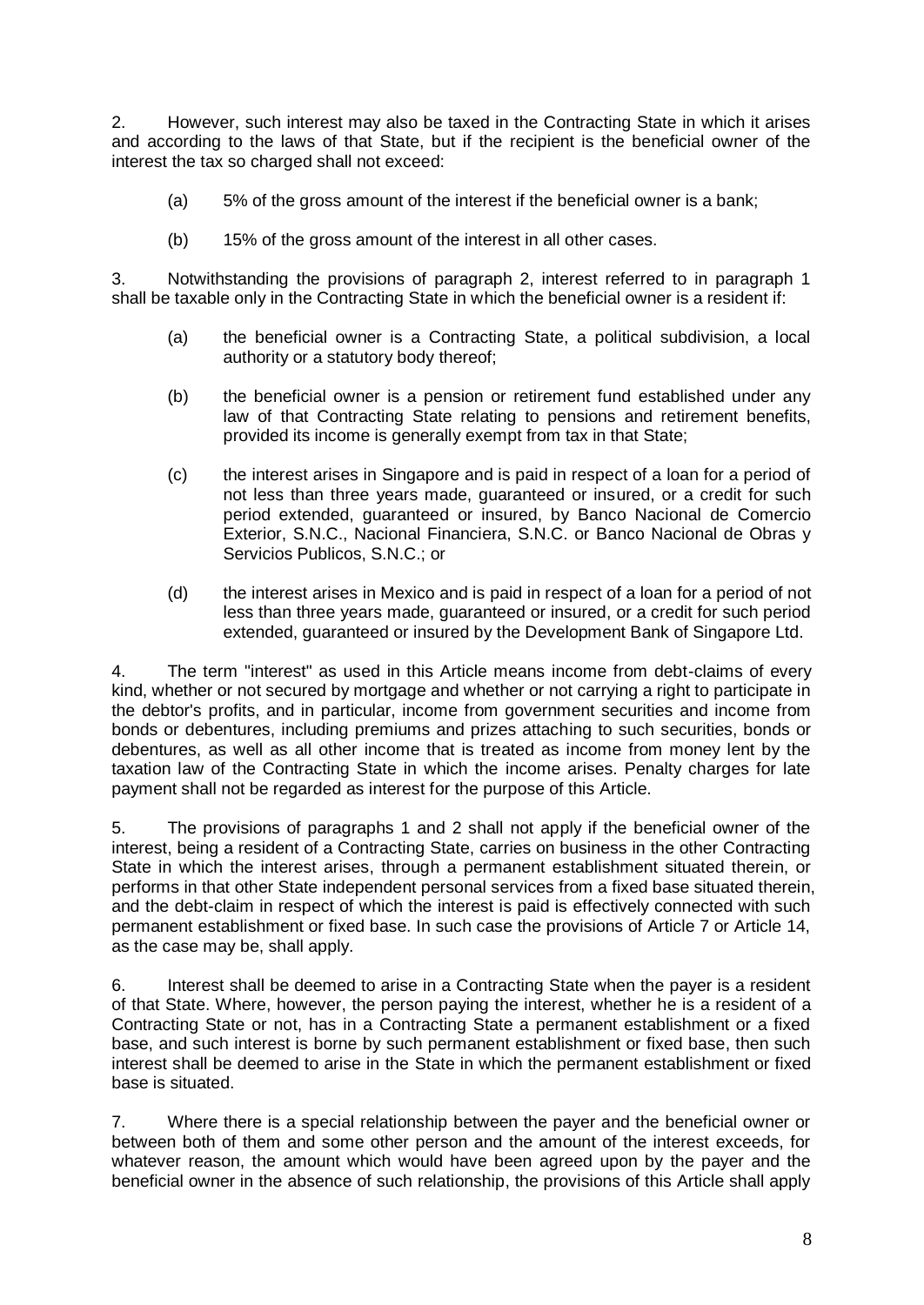only to the last-mentioned amount. In such case, the excess part of the payments shall remain taxable according to the laws of each Contracting State, due regard being had to the other provisions of this Agreement.

8. The provisions of this Article shall not apply if the competent authorities agree that the debt-claim in respect of which the interest is paid was created or assigned with the main purpose of taking advantage of this Article. In that case the provisions of the domestic law of the Contracting State in which the interest arises, shall apply.

# **ARTICLE 12 - ROYALTIES**

1. Royalties arising in a Contracting State and paid to a resident of the other Contracting State may be taxed in that other State.

2. However, such royalties may also be taxed in the State in which they arise and according to the laws of that State, but if the recipient is the beneficial owner of the royalties the tax so charged shall not exceed 10% of the gross amount of the royalties.

3. The term "royalties" as used in this Article means payments of any kind received as a consideration for the use of, or the right to use, any copyright of literary, artistic or scientific work including cinematographic films or films or tapes used for radio or television broadcasting, any patent, trade mark, design or model, plan, secret formula or process, or for the use of or the right to use, industrial, commercial or scientific equipment, or for information concerning industrial, commercial or scientific experience. The term "royalties" also includes gains derived from the alienation of any such right or property which are contingent on the productivity or use thereof.

4. The provisions of paragraphs 1 and 2 shall not apply if the beneficial owner of the royalties, being a resident of a Contracting State, carries on business in the other Contracting State in which the royalties arise, through a permanent establishment situated therein, or performs in that other State independent personal services from a fixed base situated therein, and the right or property in respect of which the royalties are paid is effectively connected with such permanent establishment or fixed base. In such case the provisions of Article 7 or Article 14, as the case may be, shall apply.

5. Royalties shall be deemed to arise in a Contracting State when the payer is a resident of that State. Where, however, the person paying the royalties, whether he is a resident of a Contracting State or not, has in a Contracting State a permanent establishment or a fixed base and such royalties are borne by such permanent establishment or fixed base, then such royalties shall be deemed to arise in the State in which the permanent establishment or fixed base is situated.

6. Where by reason of a special relationship between the payer and the beneficial owner or between both of them and some other person, the amount of the royalties, having regard to the use, right or information for which they are paid, exceeds the amount which would have been agreed upon by the payer and the beneficial owner in the absence of such relationship, the provisions of this Article shall apply only to the last-mentioned amount. In such case, the excess part of the payments shall remain taxable according to the laws of each Contracting State, due regard being had to the other provisions of this Agreement.

7. The provisions of this Article shall not apply if the competent authorities agree that the rights in respect of which the royalties are paid were created or assigned with the main purpose of taking advantage of this Article. In that case the provisions of the domestic law of the Contracting State in which the royalties arise, shall apply.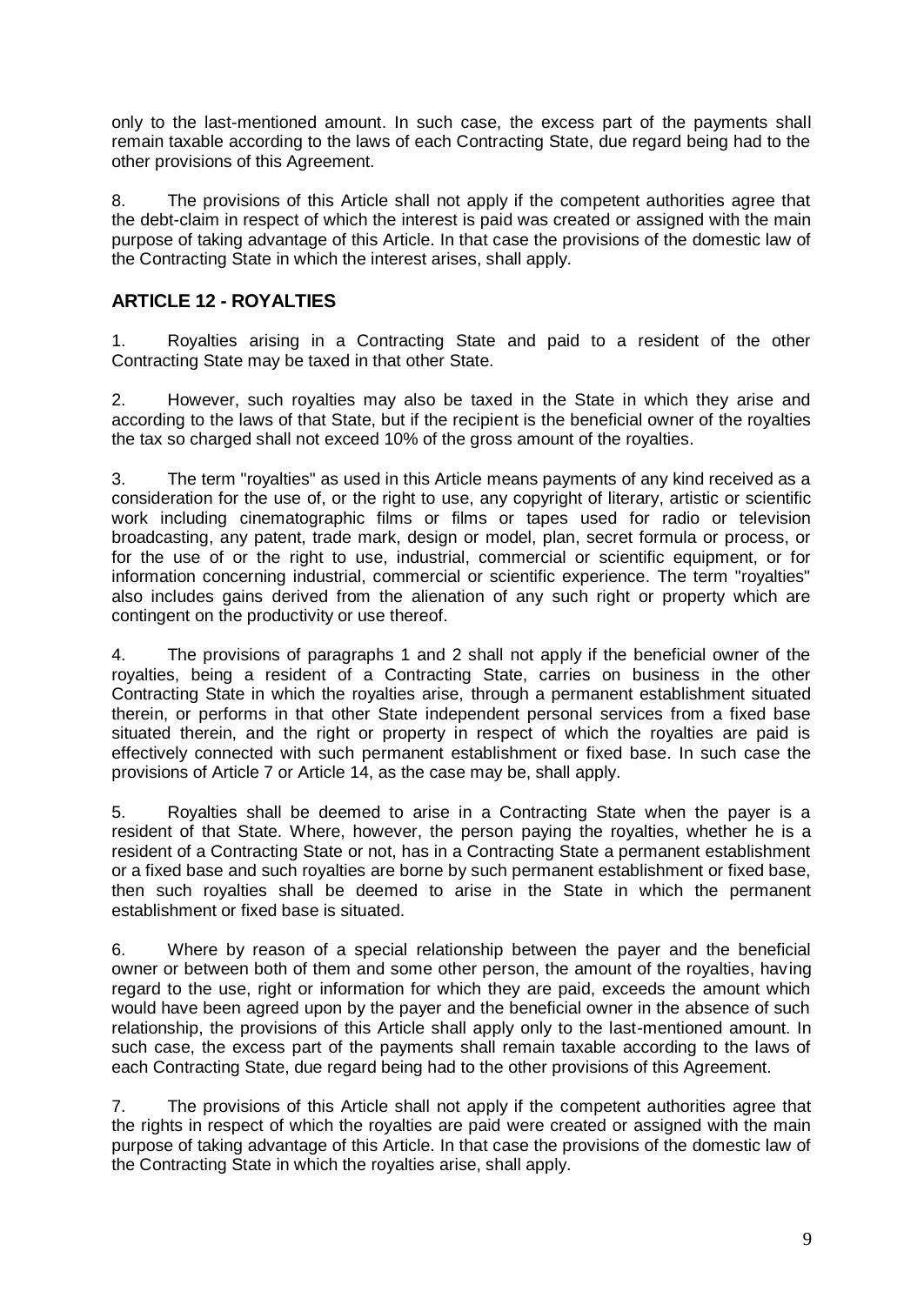# **ARTICLE 13 - CAPITAL GAINS**

1. Gains derived by a resident of a Contracting State from the alienation of immovable property referred to in Article 6 and situated in the other Contracting State may be taxed in that other State.

2. Gains from the alienation of movable property forming part of the business property of a permanent establishment which an enterprise of a Contracting State has in the other Contracting State or of movable property pertaining to a fixed base available to a resident of a Contracting State in the other Contracting State for the purpose of performing independent personal services, including such gains from the alienation of such a permanent establishment (alone or with the whole enterprise) or of such fixed base, may be taxed in that other State.

3. Gains from the alienation of shares or other rights in a company which is a resident of a Contracting State may be taxed in that State if the person deriving the gain, during a twelve-month period preceding such alienation, had a participation, directly or indirectly, of at least 25% in the capital of that company.

4. Notwithstanding paragraph 3, gains from the alienation of shares or other rights in a company the assets of which consist of at least 50% by value, directly or indirectly, of immovable property (other than immovable property used by a company in its industrial, commercial or agricultural activities or in the conduct of independent personal activities) situated in a Contracting State or any other right pertaining to such immovable property, may be taxed in that State.

5. Gains from the alienation of ships or aircraft operated in international traffic, or movable property pertaining to the operation of such ships or aircraft, shall be taxable only in the Contracting State in which the enterprise is a resident.

6. Gains from the alienation of any property other than that referred to in Article 12 or in the preceding paragraphs of this Article shall be taxable only in the Contracting State of which the alienator is a resident.

7. Notwithstanding the preceding paragraphs, gains derived by a Contracting State, a political subdivision, a local authority or a statutory body thereof from the alienation of any property shall be exempt from tax in the other State.

#### **ARTICLE 14 - INDEPENDENT PERSONAL SERVICES**

1. Income derived by a resident of a Contracting State in respect of professional services or other activities of an independent character shall be taxable only in that State. However, such income may also be taxed in the other Contracting State if:

- (a) the resident, being an individual, is present in the other State for a period or periods exceeding in the aggregate 183 days in any twelve-month period commencing or ending in the fiscal year concerned, or
- (b) the resident has a fixed base regularly available to him in that other State for the purpose of performing its activities, but only so much of the income as is attributable to services performed in that other State.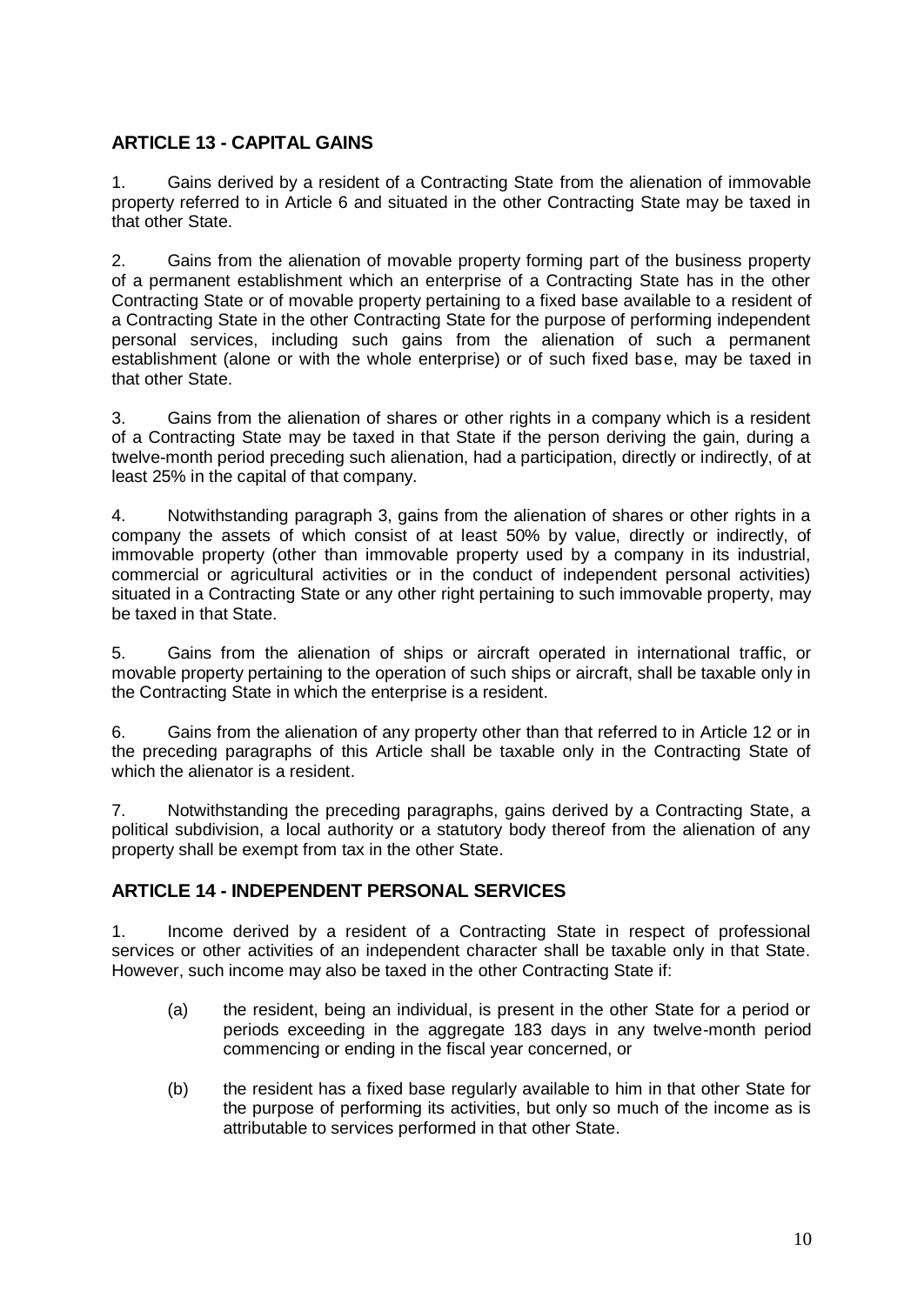2. The term "professional services" includes especially independent scientific, literary, artistic, educational or teaching activities, as well as the independent activities of physicians, lawyers, engineers, architects, dentists and accountants.

## **ARTICLE 15 - DEPENDENT PERSONAL SERVICES**

1. Subject to the provisions of Articles 16, 18 and 19, salaries, wages and other similar remuneration derived by a resident of a Contracting State in respect of an employment shall be taxable only in that State unless the employment is exercised in the other Contracting State. If the employment is so exercised, such remuneration as is derived therefrom may be taxed in that other State.

2. Notwithstanding the provisions of paragraph 1, remuneration derived by a resident of a Contracting State in respect of an employment exercised in the other Contracting State shall be taxable only in the first-mentioned State if:

- (a) the recipient is present in the other State for a period or periods not exceeding in the aggregate 183 days in any twelve month period commencing or ending in the fiscal year concerned; and
- (b) the remuneration is paid by, or on behalf of, an employer who is not a resident of the other State; and
- (c) the remuneration is not borne by a permanent establishment or a fixed base which the employer has in the other State.

3. Notwithstanding the preceding provisions of this Article, remuneration derived in respect of an employment exercised aboard a ship or aircraft operated in international traffic by an enterprise of a Contracting State shall be taxable only in that State unless the remuneration is derived by a resident of the other Contracting State.

#### **ARTICLE 16 - DIRECTORS' FEES**

Directors' fees and other similar payments derived by a resident of a Contracting State in his capacity as a member of the board of directors or supervisory board or, in the case of Mexico, in his capacity as administrator (administrador) or statutory supervisor (comisario) of a company which is a resident of that other Contracting State may be taxed in that other State.

# **ARTICLE 17 - ARTISTES AND SPORTSMEN**

1. Notwithstanding the provisions of Articles 14 and 15, income derived by a resident of a Contracting State as an entertainer, such as a theatre, motion picture, radio or television artiste, or a musician, or as a sportsman, from his personal activities as such exercised in the other Contracting State, may be taxed in that other State. Income referred to in this paragraph shall include income derived from any personal activities exercised in the other Contracting State by such resident relating to his reputation as an entertainer or sportsman.

2. Where income in respect of or in connection with personal activities exercised by an entertainer or a sportsman accrues not to the entertainer or sportsman himself but to another person, that income may, notwithstanding the provisions of Articles 7, 14 and 15, be taxed in the Contracting State in which the activities of the entertainer or sportsman are exercised.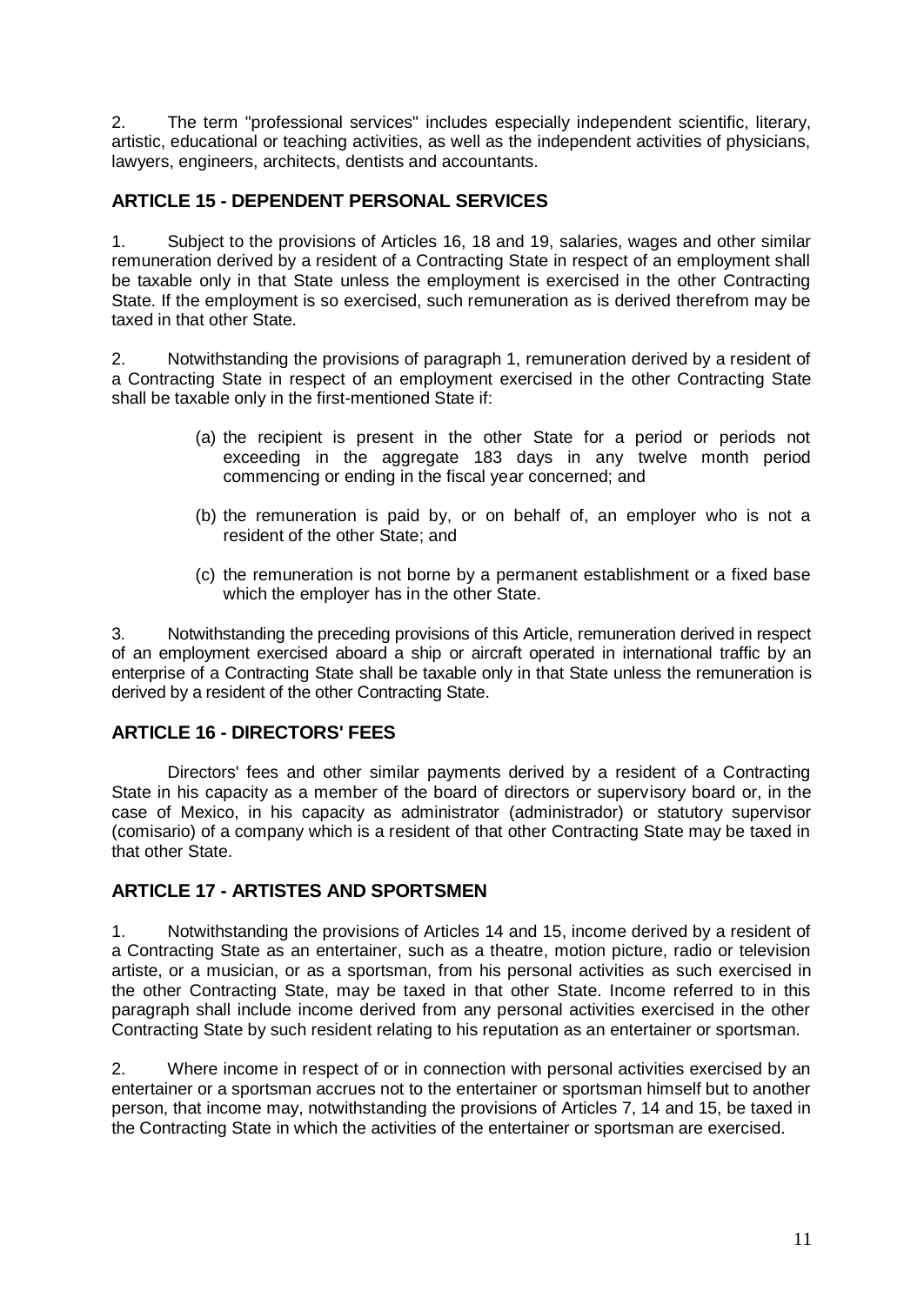3. Notwithstanding the provisions of paragraph 1 and 2, income derived by artistes or sportsmen who are residents of a Contracting State from the activities exercised in the other Contracting State shall be exempt from tax in that other Contracting State if such activities are supported, wholly or substantially, from the public funds of the Government of either Contracting State, a political subdivision, a local authority or a statutory body thereof.

## **ARTICLE 18 - PENSIONS**

Subject to the provisions of paragraph 2 of Article 19, pensions and other similar remuneration paid to a resident of a Contracting State in consideration of past employment shall be taxable only in that State.

#### **ARTICLE 19 - GOVERNMENT SERVICE**

- 1.
- (a) Remuneration, other than a pension, paid by a Contracting State, a political subdivision, a local authority or a statutory body thereof to an individual in respect of services rendered to that State, subdivision, authority or body shall be taxable only in that State.
- (b) However, such remuneration shall be taxable only in the other Contracting State if the services are rendered in that State and the individual is a resident of that State who:
	- (i) is a national of that State; or
	- (ii) did not become a resident of that State solely for the purpose of rendering the services.
- 2.
- (a) Any pension paid by, or out of funds created by, a Contracting State, a political subdivision, a local authority or a statutory body thereof to an individual in respect of services rendered to that State, subdivision, authority or body shall be taxable only in that State.
- (b) However, such pension shall be taxable only in the other Contracting State if the individual is a resident of, and a national of, that State.

3. The provisions of Articles 15, 16 and 18 shall apply to remuneration and pensions in respect of services rendered in connection with a business carried on by a Contracting State or a political subdivision, a local authority or a statutory body thereof.

#### **ARTICLE 20 - STUDENTS**

Payments which a student or business apprentice who is or was immediately before visiting a Contracting State a resident of the other Contracting State and who is present in the first-mentioned State solely for the purpose of his education or training receives for the purpose of his maintenance, education or training, shall not be taxed in that State, provided that such payments arise from sources outside that State.

# **ARTICLE 21 - OTHER INCOME**

Items of income of a resident of a Contracting State not dealt with in the foregoing Articles of this Agreement and arising in the other Contracting State may be taxed in that other State.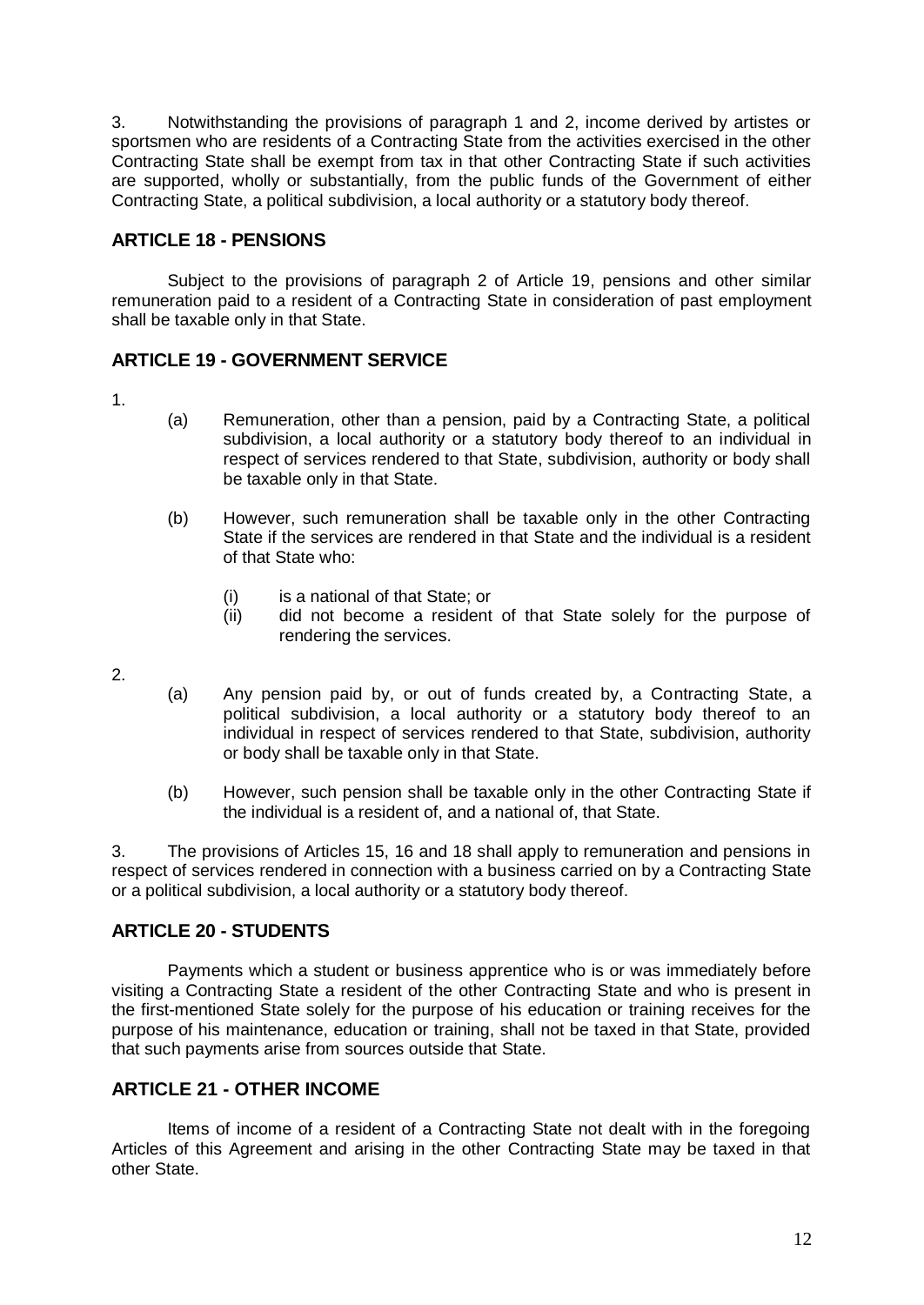# **ARTICLE 22 - LIMITATION OF RELIEF**

1. Where this Agreement provides (with or without other conditions) that income from sources in Mexico shall be exempt from tax or taxed at a reduced rate in Mexico, and under the laws in force in Singapore the said income is subject to tax by reference to the amount thereof which is remitted to or received in Singapore and not by reference to the full amount thereof, then the exemption or reduction of tax to be allowed under the Agreement in Mexico shall apply only to so much of the income as is remitted to or received in Singapore.

2. However, this limitation does not apply to income derived by the Government of Singapore and its statutory bodies.

## **ARTICLE 23 - ELIMINATION OF DOUBLE TAXATION**

1. In accordance with the provisions and subject to the limitations of the laws of Mexico, as may be amended from time to time without changing the general principle hereof, Mexico shall allow its residents as a credit against the Mexican income tax:

- (a) the income tax paid to Singapore by or on behalf of such resident; and
- (b) in the case of a company owning at least 10% of the voting stock of a company which is a resident of Singapore and from which the first-mentioned company receives dividends, the income tax paid to Singapore or on behalf of the distributing company with respect to the profits out of which the dividends are paid.

2. Where a resident of Singapore derives income from Mexico or receives income in Singapore which, in accordance with the provisions of this Agreement, may be taxed in Mexico, Singapore shall, subject to its laws regarding the allowance as a credit against Singapore tax of tax paid in any country other than Singapore, allow the Mexican tax paid, whether directly or by deduction, as a credit against the Singapore tax payable on the income of that resident. Where such income is a dividend paid by a company which is a resident of Mexico to a resident of Singapore which is a company owning directly or indirectly not less than 10% of the share capital of the first-mentioned company, the deduction shall take into account the Mexican tax paid by that company on the portion of its profits out of which the dividend is paid.

- 3. For the purposes of paragraph 2 of this Article:
	- (a) a tax of 15% shall be deemed to have been paid in Mexico in respect of dividends under Article 10 and royalties under Article 12;
	- (b) the term "Mexican tax paid" shall be deemed to include, other than the tax mentioned in subparagraph (a), any amount which would have been payable as Mexican tax for any year but for a reduction of tax granted for that year on any part thereof as a result of the application of the following provisions of Mexican law:
		- $(i)$  Articles 10-B, 13, 51, 51-A, 77 (XVIII)and 143 of the Income Tax Law of Mexico so far as they were in force on, and have not been modified since, the date of signature of this Agreement, or have been modified only in minor respects so as not to affect their general character; or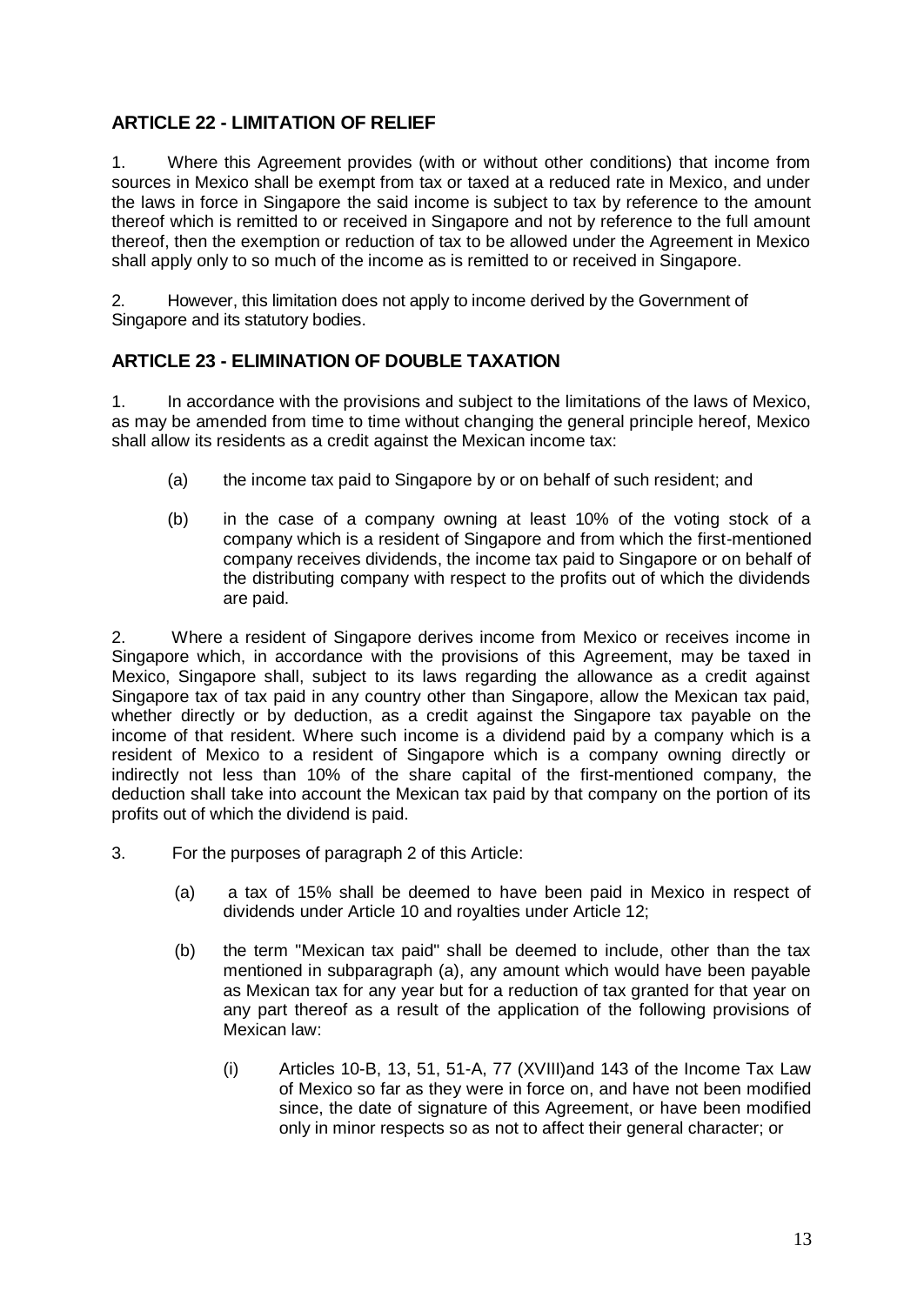(ii) any other provisions which may subsequently be introduced, granting a reduction of tax which is agreed by the competent authorities of the Contracting States to be of a substantially similar character, if it has not been modified thereafter, or has been modified only in minor respects so as not to affect its general character.

# **ARTICLE 24 - NON-DISCRIMINATION**

1. Nationals of a Contracting State shall not be subjected in the other Contracting State to any taxation or any requirement connected therewith, which is other or more burdensome than the taxation and connected requirements to which nationals of that other State in the same circumstances, in particular with respect to residence, are or may be subjected. This provision shall, notwithstanding the provisions of Article 1, also apply to persons who are not residents of one or both of the Contracting States.

2. The taxation on a permanent establishment which an enterprise of a Contracting State has in the other Contracting State shall not be less favourably levied in that other State than the taxation levied on enterprises of that other State carrying on the same activities.

- 3. Nothing in this Article shall be construed as obliging a Contracting State to grant to:
	- (a) residents of the other Contracting State any personal allowances, reliefs and reductions for tax purposes which it grants to its own residents; or
	- (b) nationals of the other Contracting State those personal allowances, reliefs and reductions for tax purposes which it grants to its own nationals who are not residents in that Contracting State or to such other persons as may be specified in the taxation laws of that Contracting State.

4. Except where the provisions of Article 9, paragraph 7 of Article 11, or paragraph 6 of Article 12 apply, interest, royalties and other disbursements paid by an enterprise of a Contracting State to a resident of the other Contracting State shall, for the purpose of determining the taxable profits of such enterprise, be deductible under the same conditions as if they had been paid to a resident of the first-mentioned State.

5. Enterprises of a Contracting State, the capital of which is wholly or partly owned or controlled, directly or indirectly, by one or more residents of the other Contracting State, shall not be subjected in the first-mentioned State to any taxation or any requirement connected therewith which is other or more burdensome than the taxation and connected requirements to which other similar enterprises of the first-mentioned State are or may be subjected.

6. Where a Contracting State grants tax incentives to its nationals designed to promote economic development in accordance with its nationals policy and criteria, it shall not be construed as discrimination under this Article.

# **ARTICLE 25 - MUTUAL AGREEMENT PROCEDURE**

1. When a person considers that the actions of one or both of the Contracting States result or will result for him in taxation not in accordance with the provisions of this Agreement, he may, irrespective of the remedies provided by the domestic law of those States, present his case to the competent authority of the Contracting State of which he is a resident or, if his case comes under paragraph 1 of Article 24, to that of the Contracting State of which he is a national.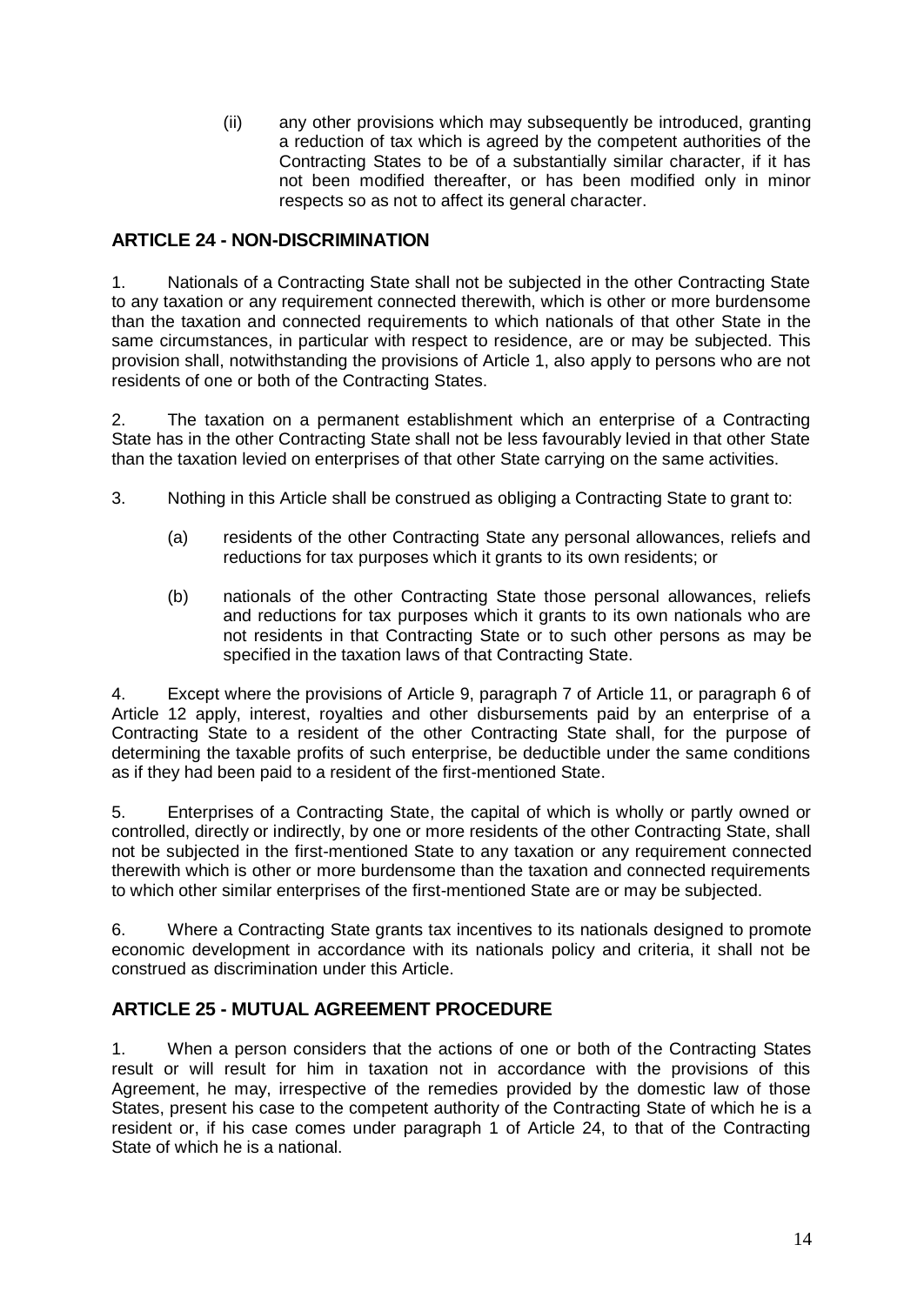2. The competent authority shall endeavour, if the objection appears to it to be justified and if it is not itself able to arrive at a satisfactory solution, to resolve the case by mutual agreement with the competent authority of the other Contracting State, with a view to the avoidance of taxation which is not in accordance with the Agreement, provided that the competent authority of the other Contracting State is notified of the case within four and a half years from the due date or the date of filing the return in that other State, whichever is later. In such case, any agreement reached shall be implemented within ten years from the due date or the date of filing of the return in that other State, whichever is later, or a longer period if permitted under the domestic law of that other State.

3. The competent authorities of the Contracting States shall endeavour to resolve by mutual agreement any difficulties or doubts arising as to the interpretation or application of the Agreement.

4. The competent authorities of the Contracting States may communicate with each other directly for the purpose of reaching an agreement in the sense of the preceding paragraphs. When it seems advisable in order to reach agreement to have an oral exchange of opinions, such exchange may take place through a Commission consisting of representatives of the competent authorities of the Contracting States.

5. If any difficulty or doubt arising as to the interpretation or application of this Agreement cannot be resolved by the competent authorities pursuant to the previous paragraphs of this Article, the case may, if both competent authorities and the taxpayer agree, be submitted for arbitration, provided that the taxpayer agrees in writing to be bound by the decision of the arbitration board. The decision of the arbitration board in a particular case shall be binding on both States with respect to that case. The procedures shall be established between the States by notes to be exchanged through diplomatic channels.

# **ARTICLE 26 - EXCHANGE OF INFORMATION**

1. The competent authorities of the Contracting States shall exchange such information as is necessary for carrying out the provisions of this Agreement or of the domestic laws of the Contracting States concerning taxes covered by the Agreement insofar as the taxation thereunder is not contrary to the Agreement. Any information received by a Contracting State shall be treated as secret in the same manner as information obtained under the domestic laws of that State and shall be disclosed only to persons or authorities (including courts and administrative bodies) involved in the assessment or collection of, the enforcement or prosecution in respect of, or the determination of appeals in relation to, the taxes covered by the Agreement. Such persons or authorities shall use the information only for such purposes. They may disclose the information in public court proceedings or in judicial decisions.

2. In no case shall the provisions of paragraph 1 be construed so as to impose on a Contracting State the obligation to:

- (a) carry out administrative measures at variance with the laws and administrative practice of that or of the other Contracting State;
- (b) supply information which is not obtainable under the laws or in the normal course of the administration of that or of the other Contracting State;
- (c) supply information which would disclose any trade, business, industrial, commercial or professional secret or trade process, or information, the disclosure of which would be contrary to public policy (ordre public).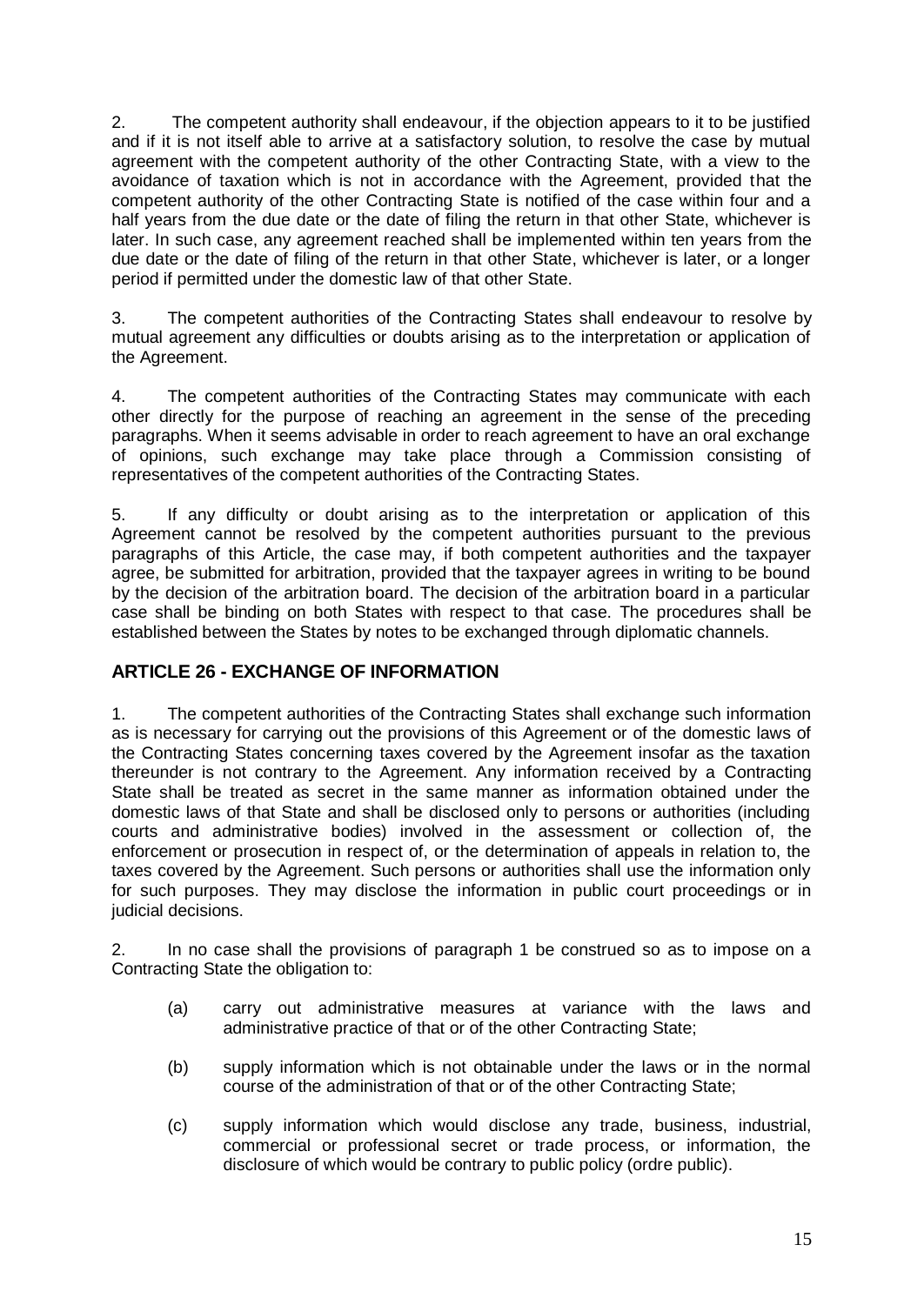# **ARTICLE 27 - DIPLOMATIC AGENTS AND CONSULAR OFFICERS**

Nothing in this Agreement shall affect the fiscal privileges of diplomatic agents or consular officers under the general rules of international law or under the provisions of special agreements.

## **ARTICLE 28 - ENTRY INTO FORCE**

1. The Contracting States shall notify each other in writing, through diplomatic channels, that the procedures required by its legislation for the entry into force of this Agreement have been satisfied. The Agreement shall enter into force on the date of receipt of the later of such notifications.

- 2. The Agreement shall have effect:
	- (a) in Mexico:
		- (i) in respect of taxes withheld at the source, to income derived on or after the first day of January in the calendar year next following the year in which the Agreement enters into force;
		- (ii) in respect of other taxes on income, to taxes chargeable for any taxable year beginning on or after the first day of January in the calendar year next following the year in which the Agreement enters into force;
		- (b) in Singapore:

in respect of Singapore tax, for any year of assessment beginning on or after the first day of January in the second calendar year following the year in which the Agreement enters into force.

#### **ARTICLE 29 - TERMINATION**

1. This Agreement shall remain in force until terminated by a Contracting State. Either Contracting State may terminate the Agreement, through diplomatic channels, by giving notice of termination at least six months before the end of any calendar year after the expiration of a period of five years from the date of its entry into force.

- 2. The Agreement shall cease to have effect:
	- (a) in Mexico:
		- (i) in respect of taxes withheld at source, to income derived on or after the first day of January in the calendar year next following the year in which the notice is given;
		- (ii) in respect of other taxes on income, to taxes chargeable for any taxable year beginning on or after the first day of January in the calendar year next following the year in which the notice is given;
	- (b) in Singapore: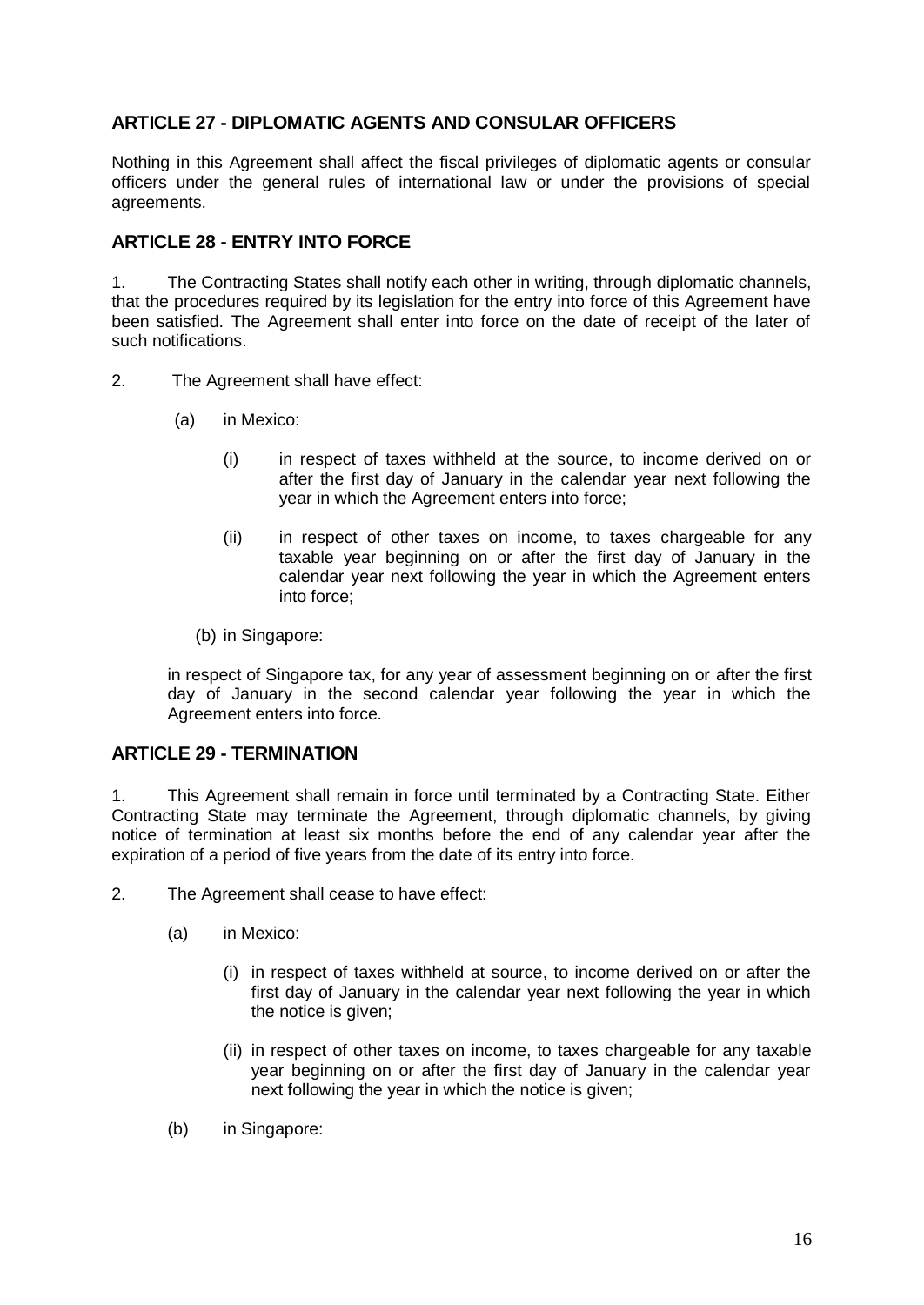in respect of Singapore tax, for any year of assessment beginning on or after the first day of January in the second calendar year following the year in which the notice is given.

IN WITNESS WHEREOF the undersigned, duly authorised thereto by their respective Governments, have signed this Agreement.

DONE in duplicate at Singapore this ninth day of November 1994, in the Spanish and English languages, both texts being equally authentic. In case of any divergence of interpretation or application of this Agreement the English text shall prevail.

> For the Government of the Republic of Singapore

For the Government of the United Mexican States

DR RICHARD HU TSU TAU AMBASSADOR MANUEL TELLO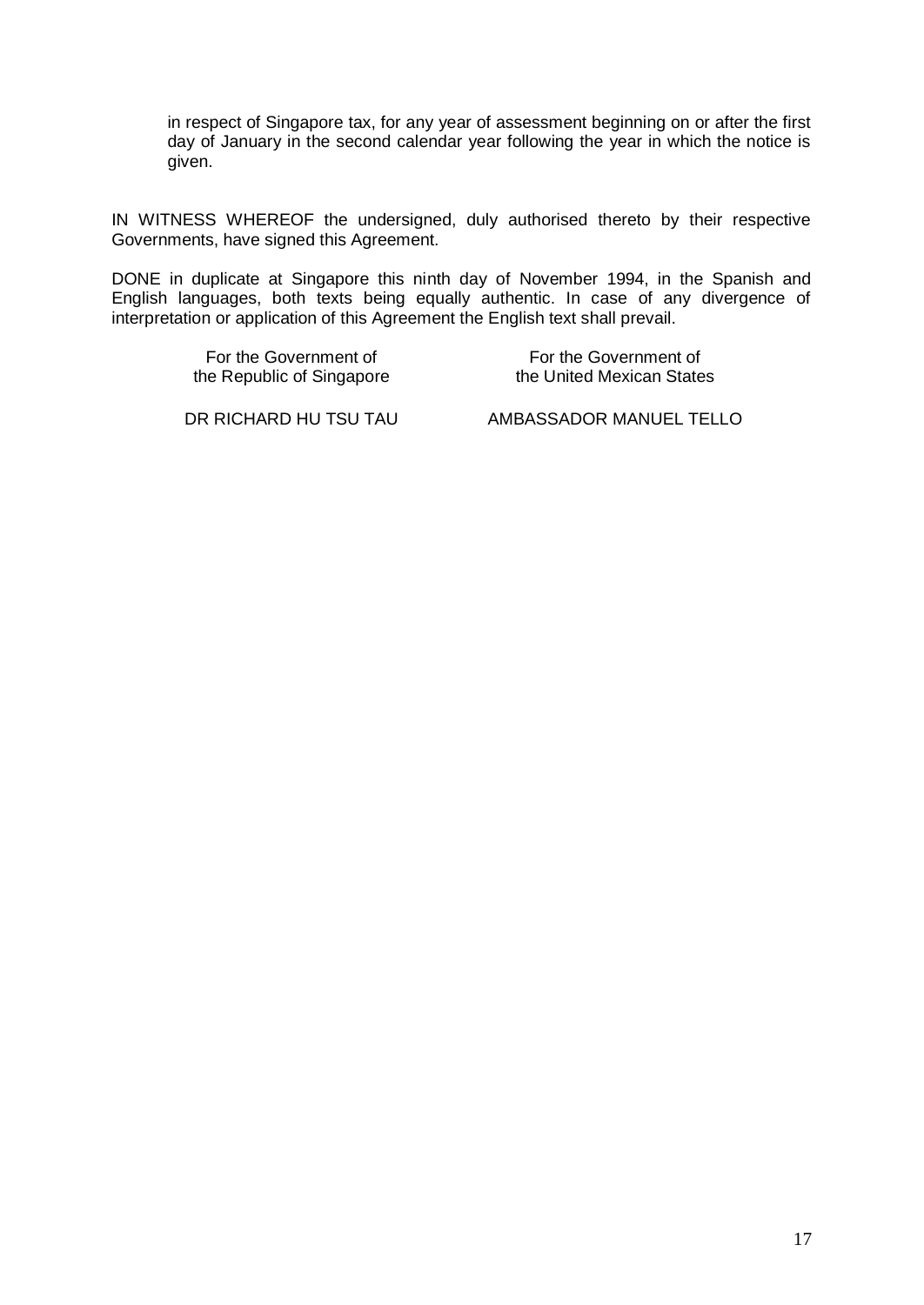## **PROTOCOL (1994)**

At the moment of signing the Agreement for the Avoidance of Double Taxation and Prevention of Fiscal Evasion with respect to Taxes on Income, this day concluded between the Republic of Singapore and the United Mexican States, the undersigned have agreed that the following provisions shall form an integral part of the Agreement.

#### **1. With reference to Article 4**

A partnership, estate or trust is a resident of a Contracting State only to the extent that the income it derives is subject to tax in that State, either in the hands of the partnership, estate or trust, or in the hands of its partners or beneficiaries.

#### 2. **With reference to Article 5**

Regarding subparagraph (e) of paragraph 4, representative offices of Singapore banks in Mexico shall not constitute permanent establishments, if their activities are limited to the preparation of the allocation of loans in Mexico.

#### 3. **With reference to Article 7**

- (a) Regarding paragraph 1, if an enterprise of a Contracting State which has a permanent establishment in the other Contracting State sells in that other State goods or merchandise of the same or similar kind as goods or merchandise sold through that permanent establishment, the profits derived from such sales shall be attributable to that permanent establishment. However, the profits derived from such sales shall not be attributable to the permanent establishment if the enterprise demonstrates that such sales were so carried out for valid economic reasons.
- (b) Regarding paragraphs 1 and 2, income or profits attributable to a permanent establishment during its existence will be taxed in the Contracting State in which the permanent establishment is situated even if the payments are deferred until the permanent establishment has ceased to exist.

#### 4. **With reference to Article 10**

For the purpose of paragraph 1, dividends paid by a company which is a resident of Singapore to a resident of Mexico are not subjected to a tax on dividends in addition to the tax on the profits or income of the company, as under the current laws of Singapore, there is no income tax which is chargeable on dividends in addition to the tax on the profits or income of a company. The same applies in the case of Mexico.

#### 5. **With reference to Articles 11 and 13**

For the purpose of paragraph 3(a) of Article 11 and paragraph 7 of Article 13, the term "Contracting State" means:

- (a) in the case of Singapore, the Government of Singapore and shall include:
	- (i) the Monetary Authority of Singapore and the Board of Commissioners of Currency;
	- (ii) the Government of Singapore Investment Corporation Pte Ltd.;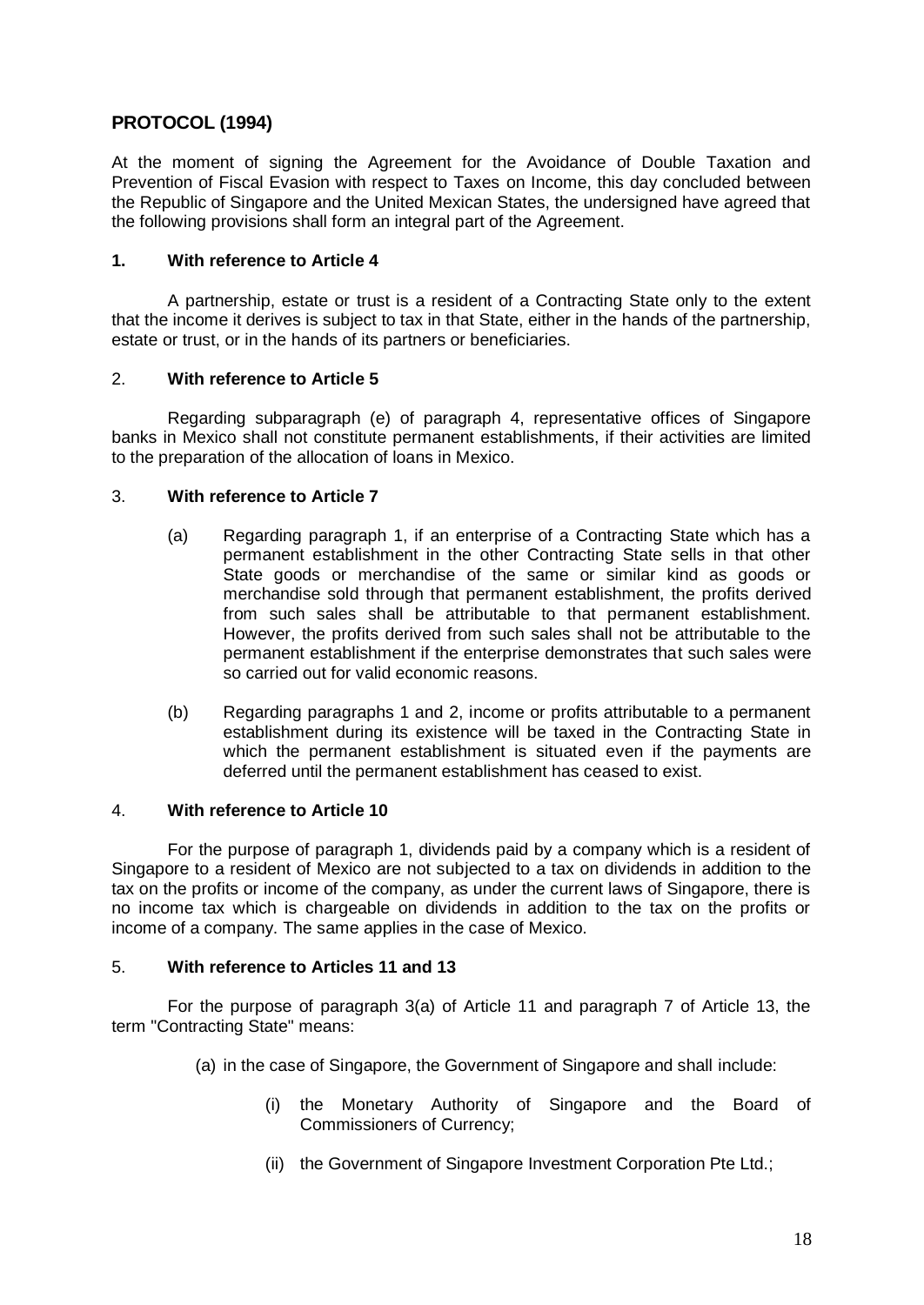- (iii) any institution wholly or mainly owned by the Government of Singapore as may be agreed from time to time between the competent authorities of the Contracting States;
- (b) in the case of Mexico, the Government of Mexico and shall include:
	- (i) Banco de Mexico;
	- (ii) any institution wholly or mainly owned by the Government of Mexico as may be agreed from time to time between the competent authorities of the Contracting States.

#### 6. **With reference to paragraph 2 of Article 22**

The term "Government of Singapore" includes the Government of Singapore Investment Corporation Pte Ltd when acting on behalf of the Government of Singapore.

#### 7. **With reference to Article 23**

To the extent that the Mexican asset tax is a minimum income tax and is creditable against Mexican tax, it shall be considered as "Mexican tax paid" for the purpose of this Article.

#### 8. **With reference to paragraph 4 of Article 24**

It is understood that, for the purposes of allowing deduction of a payment of expenses to a non-resident, nothing in the said paragraph shall be construed as preventing Singapore or Mexico from imposing any obligation to withhold tax from such payment.

IN WITNESS WHEREOF the undersigned, duly authorised thereto by their respective Governments, have signed this Protocol.

DONE in duplicate at Singapore this ninth day of November 1994, in the Spanish and English languages, both texts being equally authentic. In case of any divergence of interpretation or application of this Protocol the English text shall prevail.

> For the Government of the Republic of Singapore

For the Government of the United Mexican States

DR RICHARD HU TSU TAU AMBASSADOR MANUEL TELLO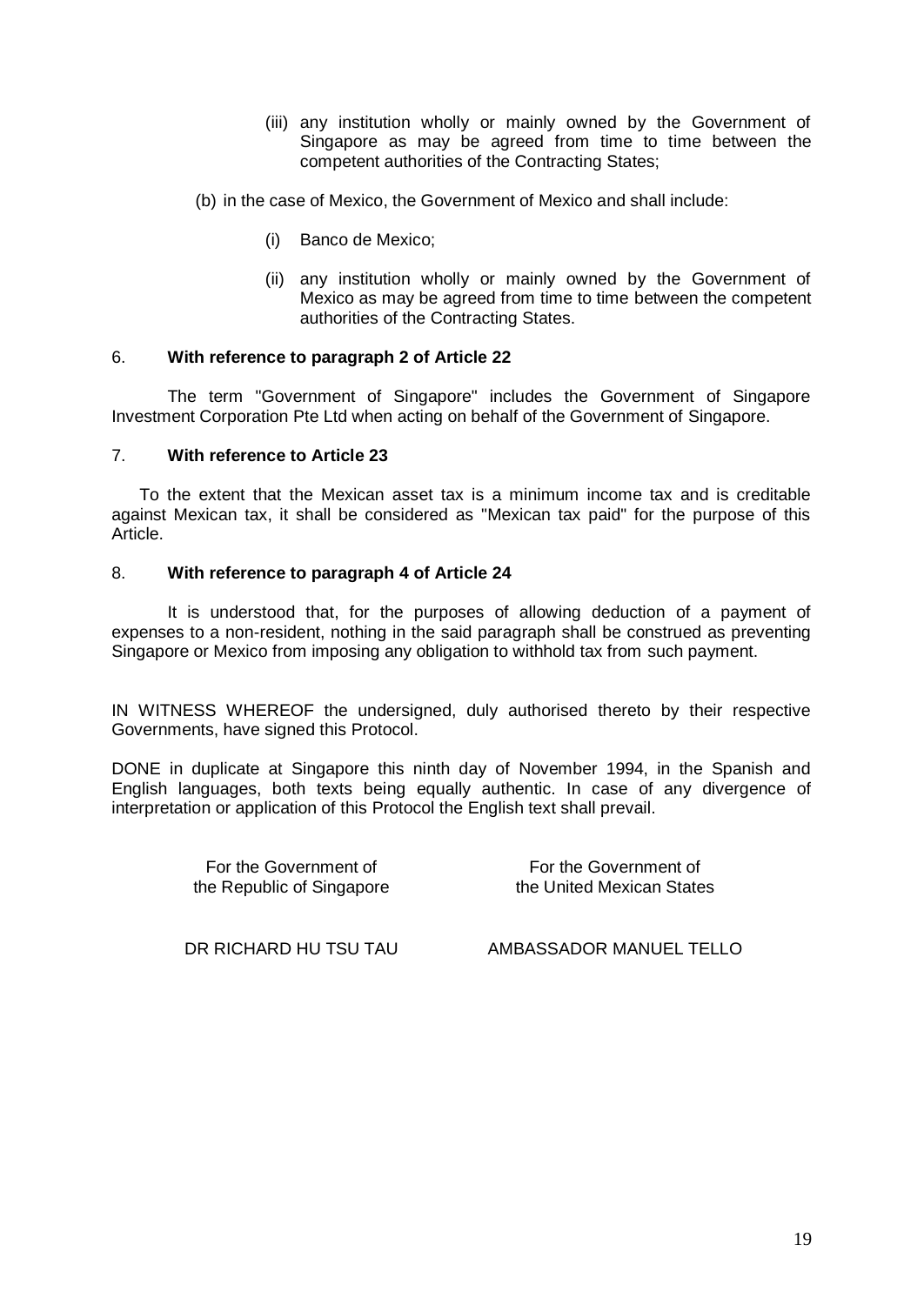# **ANNEX A**

#### **PROTOCOL AMENDING THE AGREEMENT BETWEEN THE REPUBLIC OF SINGAPORE AND THE UNITED MEXICAN STATES FOR THE AVOIDANCE OF DOUBLE TAXATION AND THE PREVENTION OF FISCAL EVASION WITH RESPECT TO TAXES ON INCOME**

The Government of the Republic of Singapore and the Government of the United Mexican States,

Desiring to amend the Agreement between the Republic of Singapore and the United Mexican States for the avoidance of double taxation and the prevention of fiscal evasion with respect to taxes on income, signed at Singapore on 9 November 1994 (hereinafter referred to as "the Agreement"),

Have agreed as follows:

#### **ARTICLE I**

The text of Article 26 of the Agreement is deleted and replaced by the following:

*"1. The competent authorities of the Contracting States shall exchange such information as is foreseeably relevant for carrying out the provisions of this Agreement or to the administration or enforcement of the domestic laws concerning taxes of every kind and description imposed on behalf of the Contracting States, or of their political subdivisions or local authorities, insofar as the taxation thereunder is not contrary to the Agreement. The exchange of information is not restricted by Articles 1 and 2.* 

*2. Any information received under paragraph 1 by a Contracting State shall be treated as secret in the same manner as information obtained under the domestic laws of that State and shall be disclosed only to persons or authorities (including courts and administrative bodies) concerned with the assessment or collection of, the enforcement or prosecution in respect of, the determination of appeals in relation to the taxes referred to in paragraph 1, or the oversight of the above. Such persons or authorities shall use the information only for such purposes. They may disclose the information in public court proceedings or in judicial decisions.*

*3. In no case shall the provisions of paragraphs 1 and 2 be construed so as to impose on a Contracting State the obligation:*

- *a) to carry out administrative measures at variance with the laws and administrative practice of that or of the other Contracting State;*
- *b) to supply information which is not obtainable under the laws or in the normal course of the administration of that or of the other Contracting State;*